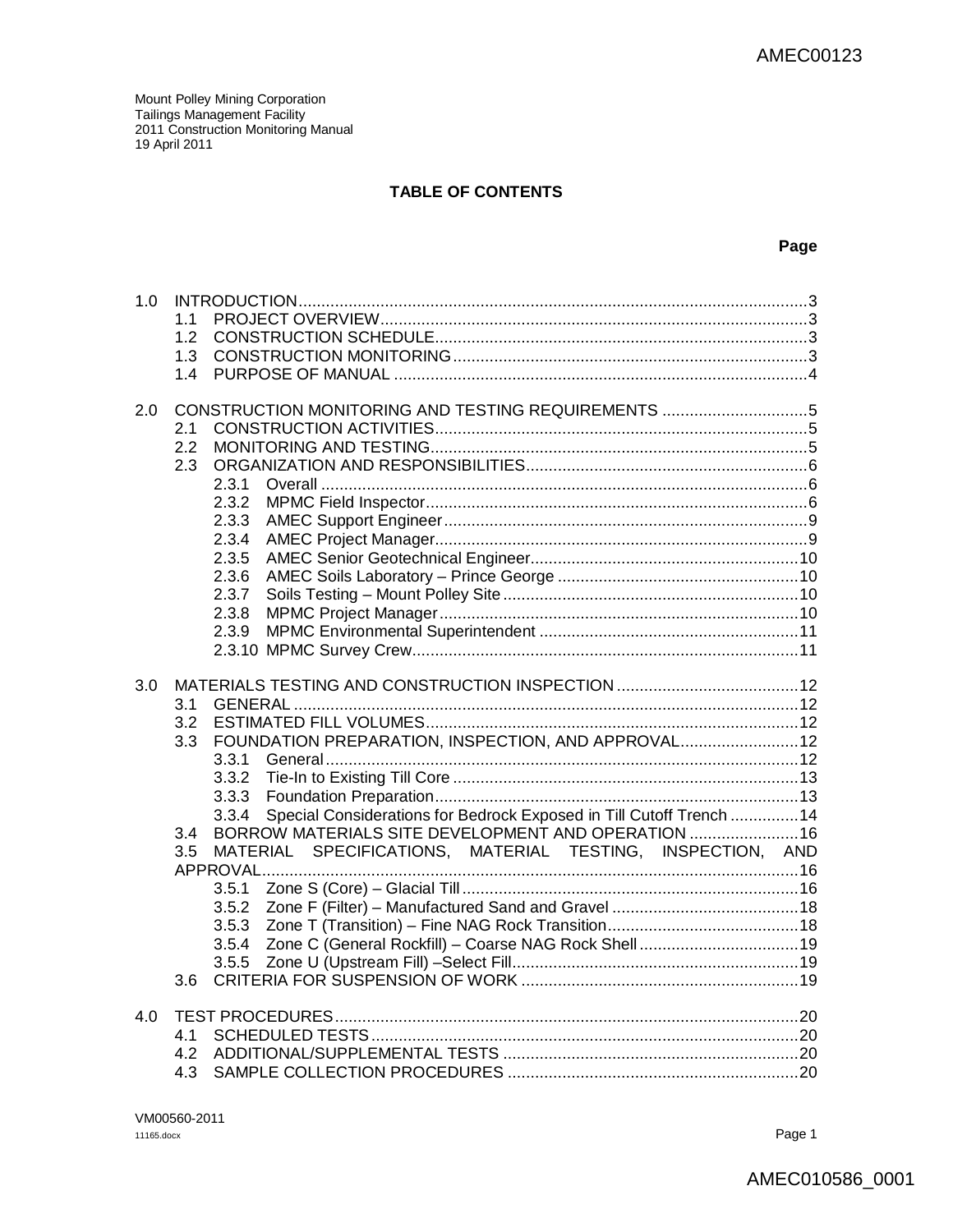# **TABLE OF CONTENTS**

### **Page**

| 5.0 |                                                   |  |
|-----|---------------------------------------------------|--|
|     |                                                   |  |
|     | 5.2 DAILY CONSTRUCTION REPORTS AND TEST RECORDS22 |  |
|     | 53                                                |  |
|     |                                                   |  |
|     |                                                   |  |
| 60  |                                                   |  |
|     |                                                   |  |
|     | 62                                                |  |
|     |                                                   |  |
|     |                                                   |  |
|     |                                                   |  |
|     |                                                   |  |

#### **LIST OF FIGURES**

| Figure 2.1 |  |
|------------|--|
|            |  |

#### **LIST OF TABLES**

| Table 2.1 |  |
|-----------|--|
| Table 3.1 |  |

# **LIST OF APPENDICES**

#### APPENDIX A - STABILITY ANALYSIS

#### APPENDIX B - SAMPLE DAILY CONSTRUCTION REPORT

APPENDIX C - ASTM TEST STANDARDS

### **LIST OF DRAWINGS**

| Drawing 560.2011.01 | Stage 7 Tailings Embankment General Site Plan                   |
|---------------------|-----------------------------------------------------------------|
| Drawing 560.2011.02 | Stage 7 Tailings Embankment Plan View                           |
|                     |                                                                 |
| Drawing 560.2011.03 | Stage 7 Fill Material Specifications                            |
| Drawing 560.2011.04 | Stage 7 Main Embankment 2011 Planned Raise                      |
| Drawing 560.2011.05 | Stage 7 Perimeter Embankment 2011 Planned Raise                 |
|                     | Drawing 560.2011.06 Stage 7 South Embankment 2011 Planned Raise |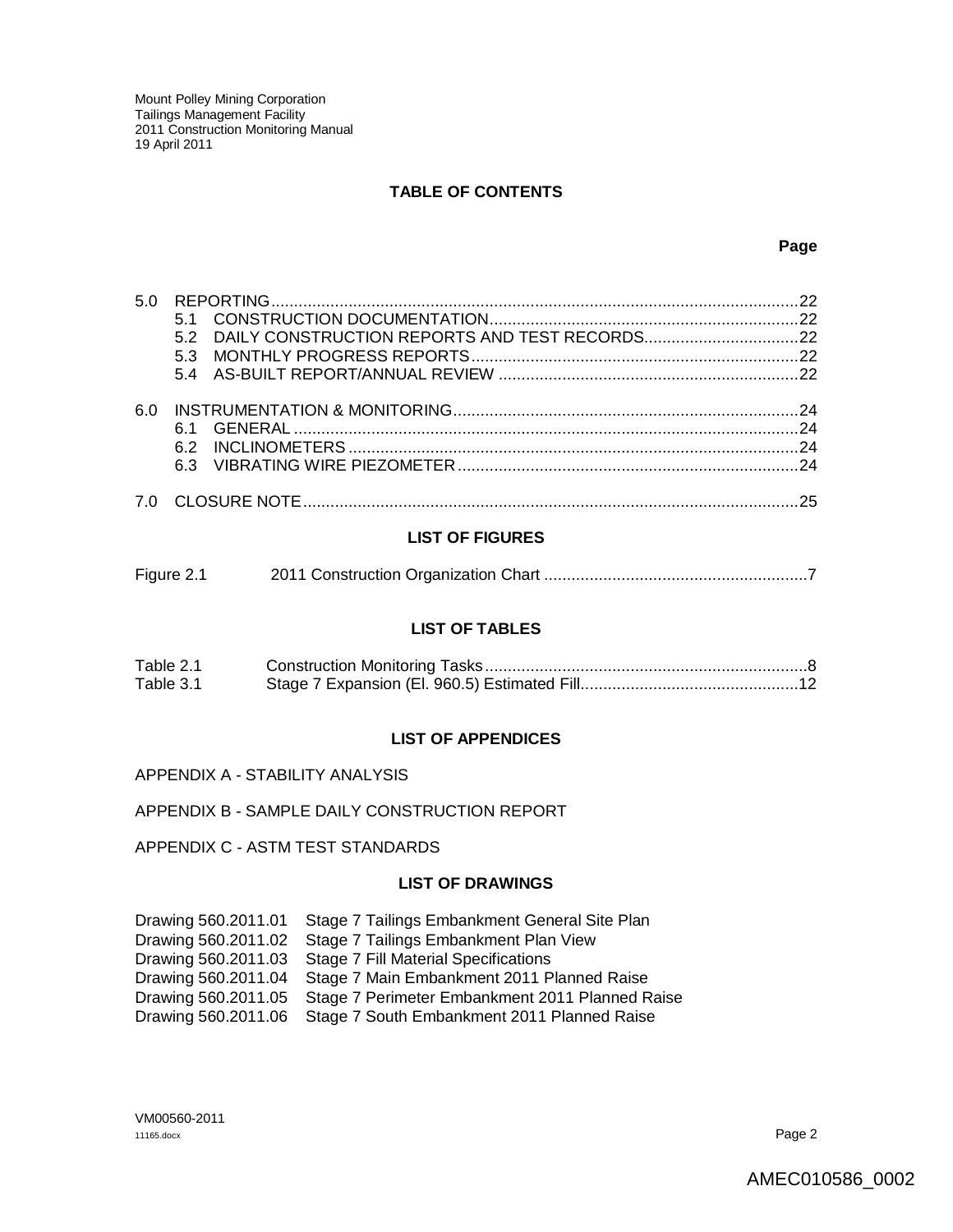## **1.0 INTRODUCTION**

#### **1.1 Project Overview**

Mount Polley Mine is a copper and gold mine owned by Imperial Metals Corporation and operated by Mount Polley Mining Corporation (MPMC). The site is located 56 km northeast of Williams Lake, British Columbia. Mount Polley began mine production in 1997 and operated until October 2001, when operations were suspended for economic reasons. In March 2005, the mine restarted production and has been in continuous operation since. The current mill throughput is approximately 20,000 tpd. Tailings are deposited as slurry into the tailings storage facility (TSF). The TSF is comprised of one overall embankment that is approximately 4.2km in length. The embankment, based upon original separate embankments, is subdivided into three (3) sections; referred to as the Main Embankment, Perimeter Embankment and South Embankment. Heights vary along the embankment and are approximately 45m, 27m, and 17m respectively (based upon the Main, Perimeter and South nomenclature). The design and construction monitoring of the TSF embankments from mine start up to early 2011 had been completed under the direction of Knight Piésold Limited (KP). AMEC Earth and Environmental, a division AMEC Americas (AMEC) assumed the role of engineer of record for the TSF embankment as of 28 January 2011. The overall embankment has incorporated a staged expansion design utilizing a modified centerline construction methodology. The latest expansion was completed in August 2010, which entailed a four (4) m embankment raise to a crest elevation of 958m.

# **1.2 Construction Schedule**

The optimal construction season for placement of the moisture-sensitive till core material at the Mount Polley Project site typically falls between May and September. The 2011 Stage 7 Embankment raise (2.5m to crest El. 960.5 m) is targeted for completion by the end of September 2011. Two-dimensional limit equilibrium stability analyses of the dam were undertaken to validate the stability of the 2011 raise, the results of the stability analyses is summarized in Appendix A.

For the 2011 construction season, MPMC will use a contractor to carry out the majority of earthworks associated with the annual raise. Haulage of waste rock and cell construction using tailings will be performed by MPMC.

# **1.3 Construction Monitoring**

The general level of construction monitoring and QA/QC performed in previous years is to be continued, but MPMC will take a greater role and responsibility in this regard than has been previous practice. Specifically, MPMC will engage its own engineers, technicians, or summer student to provide full-time construction monitoring and field inspection. This monitor will, working under the direct supervision of Mr. Luke Moger of MPMC, produce daily progress/technical reports for MPMC and for AMEC.

At the commencement of construction, AMEC will provide approximately ten (10) days of fulltime dayshift supervision during which AMEC will verify that construction methods consistent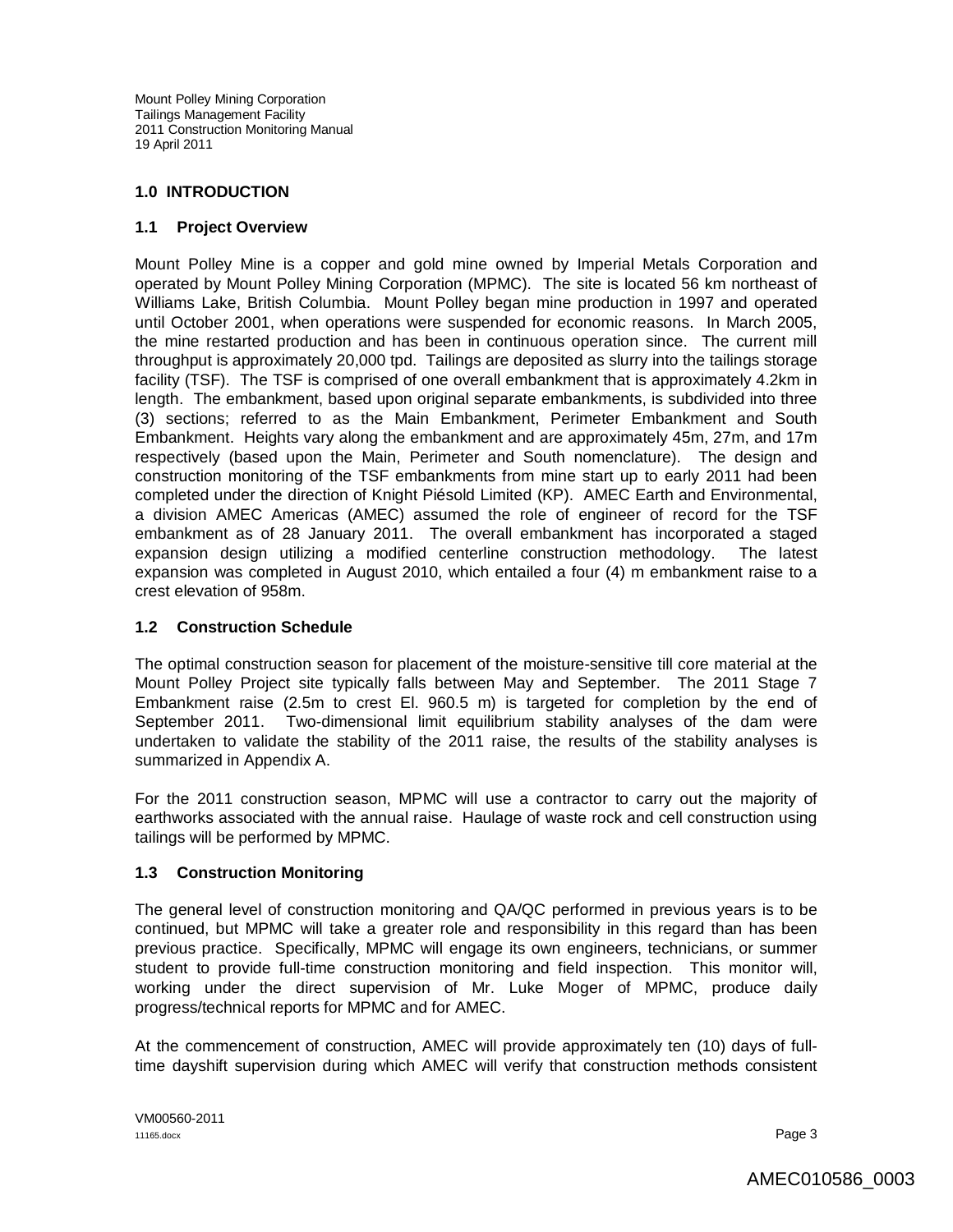with design expectations are employed during dam construction, material specifications are adhered to and that the monitoring and testing requirements are understood by MPMC personnel, and are being satisfied. This time would also be used to make certain that daily technical/progress reports are being completed properly, site and AMEC home office responsibilities are thoroughly understood by all parties, and lines of communication between the site and AMEC office-based support are clearly established and functional.

Once AMEC is satisfied that the design intent is being met, and that MPMC's field inspectors are fully trained and prepared to undertake the construction monitoring and reporting role with primarily remote support required by AMEC, AMEC will reduce monitoring presence to monthly visits (though actual timing will vary somewhat with visits timed for key construction activities such as foundation preparation and approval, and till core trench approval). To be successful, this arrangement will require MPMC's field inspector, devoted full-time to the dam construction project, to have good support and cooperation from senior Mt. Polley personnel, and from the Mt. Polley construction team, along with regular technical support as needed from AMEC project personnel.

Todd Martin, Senior Geotechnical Engineer and Daryl Dufault, Project Manager, will visit the site during construction activities. The objective of these senior personnel visits will be to view firsthand the construction, liaise in person with the MPMC construction monitor and other project personnel, discuss any issues with construction or design, and get a "look-ahead" so that any future upcoming issues can be proactively identified and resolved. These visits will also be used to ensure that a good working relationship is being maintained between AMEC and MPMC project personnel, which will be critical to AMEC having the requisite confidence to provide asbuilt report sign off following the end of each stage of dam raising.

# **1.4 Purpose of Manual**

AMEC has prepared this manual for use by MPMC's on-site personnel and for AMEC's engineering support personnel, who will maintain close communication with the site throughout the construction season and carry out periodic site visits as required.

The objectives of this manual are as follows:

- Summarize the annual construction plans.
- Detail the technical specifications for the dam construction as presented in the design drawings.
- Outline the requirements for monitoring and reporting of the dam construction.
- Present the proposed performance monitoring procedures and design criteria.
- Clearly define the roles and responsibilities of both MPMC and AMEC personnel associated with the 2011 embankment construction activities.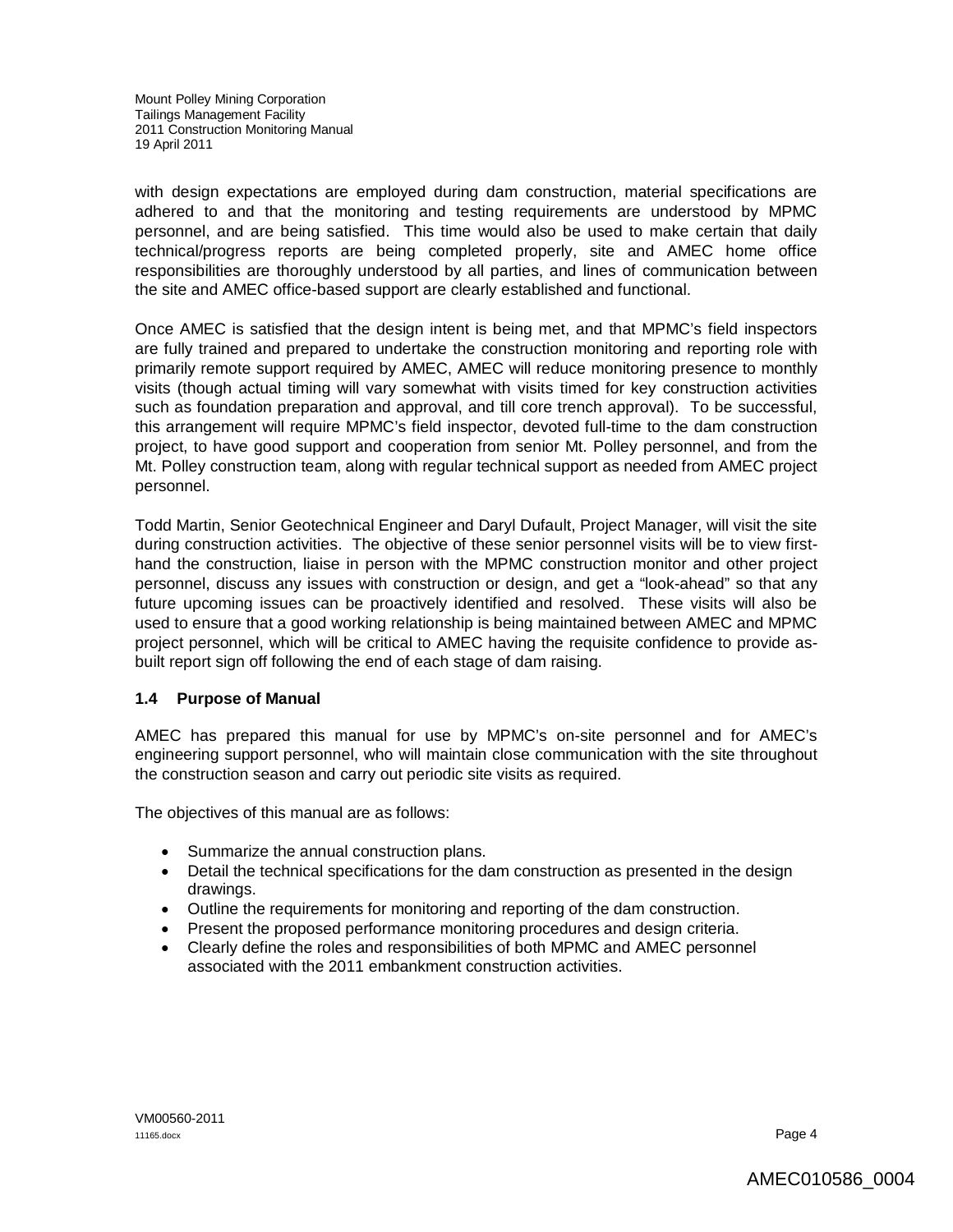## **2.0 CONSTRUCTION MONITORING AND TESTING REQUIREMENTS**

#### **2.1 Construction Activities**

The 2011 construction of the TSF embankment will include the following activities:

- Foundation preparation abutment extensions to expose suitable foundation materials, including excavation of the cutoff trench.
- Development of glacial till borrow areas.
- Development of non-acid-generating (NAG) rock borrow areas (assumed to be mine rock).
- Development of the sand and gravel borrow area or production of sand and gravel from mine waste rock.
- Excavating, hauling, placing, and compacting acceptable structural fills and waste zones to raise the dam core and shell in accordance with design specifications.

The guidelines for quality control testing procedures outlined in this manual are to be observed during construction to satisfy and document that the dam is constructed in accordance with the design. The intent of this manual is to be clear and concise. If there is anything provided that raises questions amongst MPMC personnel, please immediately contact AMEC for clarification. The manual should allow for pragmatic and cost-effective construction that meets design requirements and, as such, any items found to be difficult to interpret or follow by MPMC should be immediately flagged and addressed.

# **2.2 Monitoring and Testing**

The general monitoring and testing requirements for construction of the 2011 construction of the TSF embankment correspond to the construction activities outlined in Section 2.1; these general requirements are:

- Review and confirm that the prepared foundation areas are acceptable for support of structural fills.
- Review and confirm that the borrow materials are acceptable for use as structural fill.
- Monitor and test (where required) the placement and compaction of accepted structural fill.
- Monitor dam performance by reading and recording instruments in the dam(s) and preparing cumulative change and time plots of the results.
- Monitor drain performance by measuring flow and inspecting water quality

These requirements are typical for similar structures and are consistent with past procedures at the mine. Construction monitoring of activities such as placement of structural fills and foundation preparation will proceed on a continuous basis. Schedules based on minimum test frequencies per unit volume of compacted structural fill will be followed for the various field and laboratory tests, with additional tests to be performed as required to reassess out-of-compliance results or at the discretion of AMEC.

The results of the monitoring and testing program will be reported to the appropriate parties (MPMC, AMEC) as they are obtained.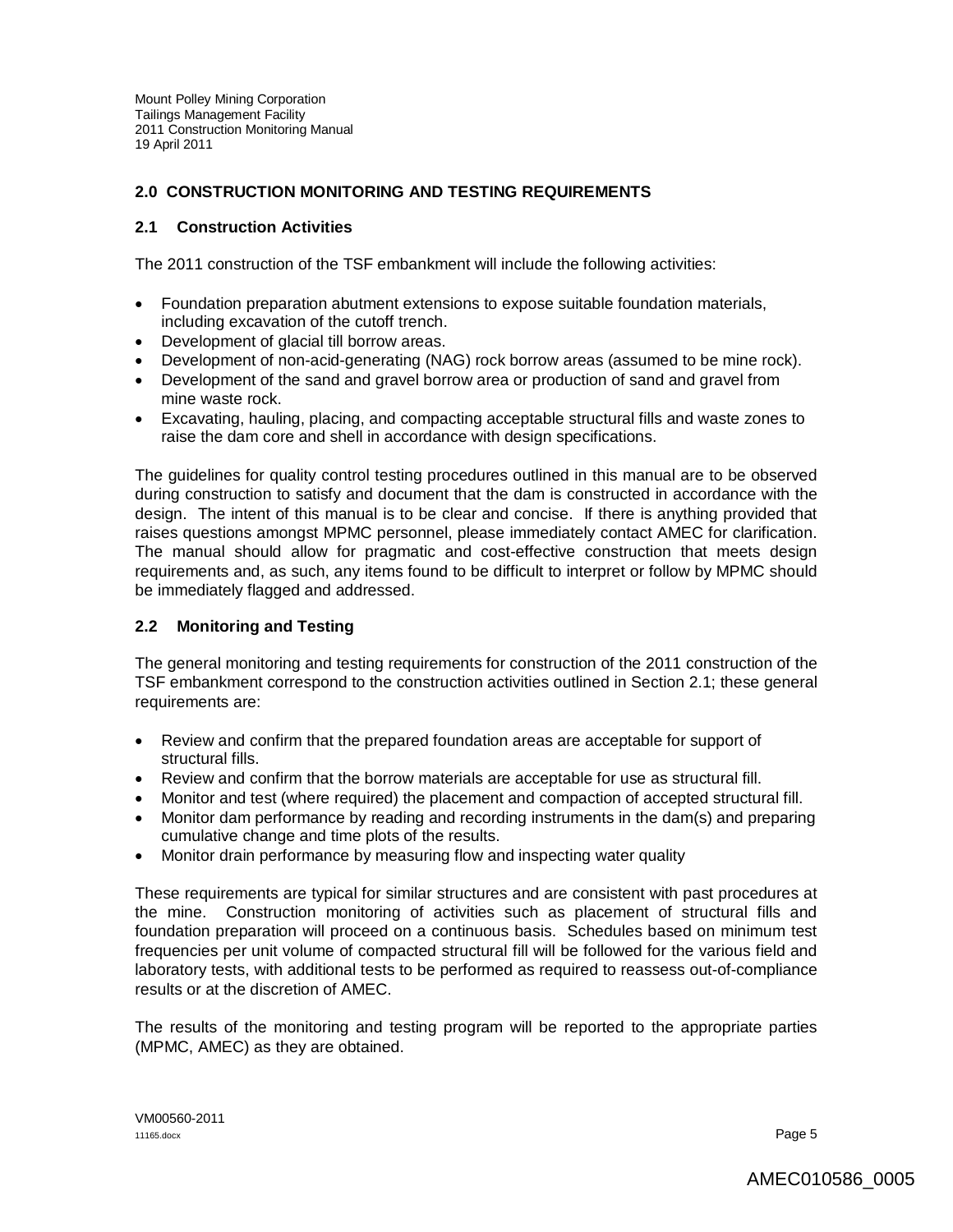#### **2.3 Organization and Responsibilities**

#### **2.3.1 Overall**

At the commencement of the 2011 construction season, AMEC will provide a dayshift supervisor for approximately a ten (10) day period (longer if required), during which AMEC will monitor the construction methodology, material testing procedures, instrumentation monitoring frequency, and daily technical/progress reporting to ensure that the design specifications are satisfied. Drain performance will also be observed and reported.

After AMEC is satisfied that the design specifications intent is being met, site and AMEC home office responsibilities are thoroughly understood by all parties, and that the MPMC construction monitor is fully trained and capable to monitor and report on construction, MPMC will undertake day-to-day quality control for the construction. AMEC will continue to provide remote support though out the project, and conduct monthly site visits (actual timing of site visits will vary to coordinate with critical construction activities) to monitor ongoing progress on the embankment construction. To be successful, this arrangement will require that the MPMC field inspector is dedicated full-time to the dam construction project with support and cooperation of senior MPMC personnel, and from the MPMC construction team.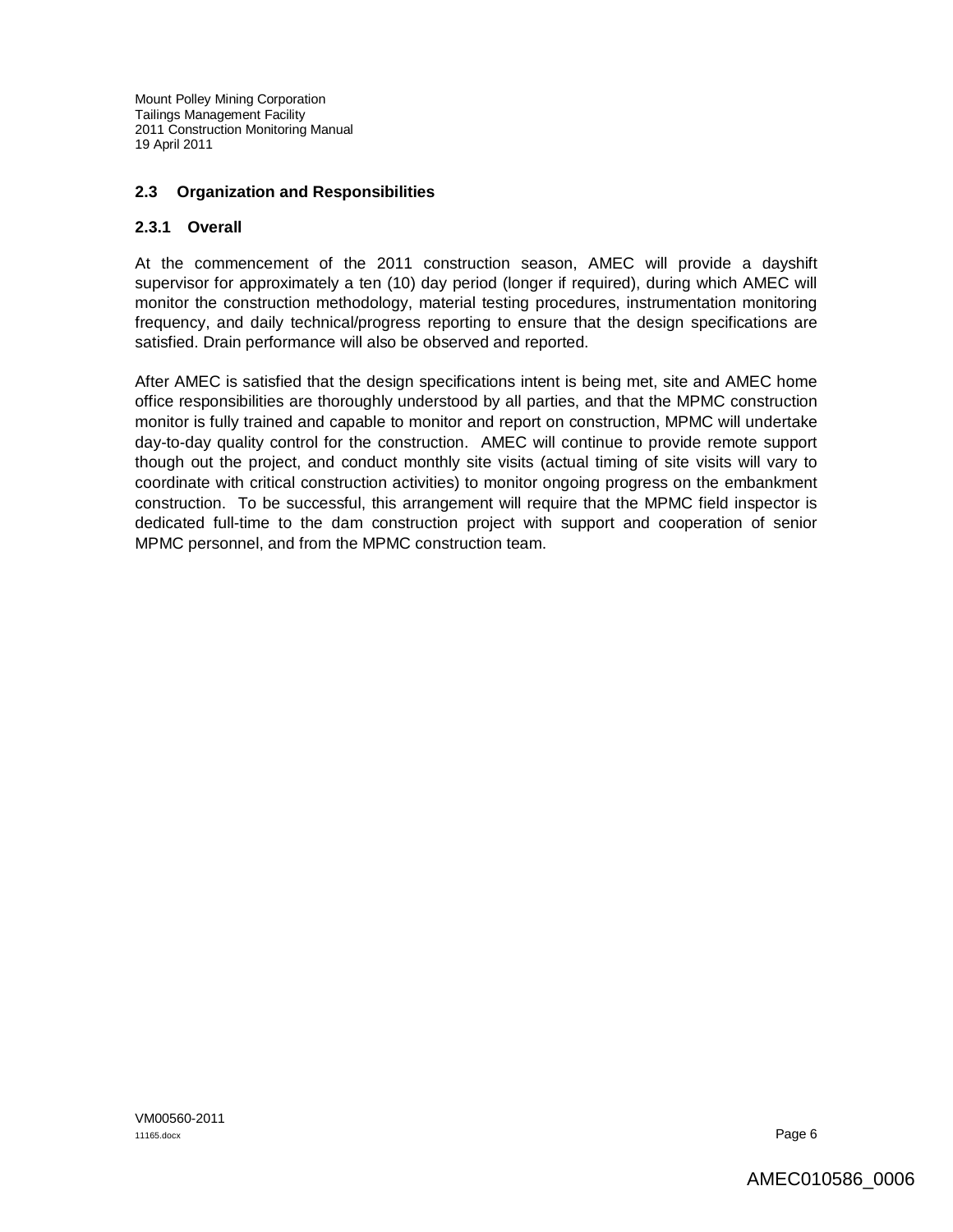Figure 2.1 outlines the overall organizational structure for Stage 7 TSF embankment construction, while the responsibilities associated with the construction monitoring is summarized in Table 2.1.

# **2.3.2 MPMC Field Inspector**

MPMC is to provide a full-time dayshift field inspector to monitor daily embankment expansion construction. The MPMC field inspector is to have support and cooperation from senior MPMC personnel and the construction team.

The responsibilities of MPMC field inspector will include:

- Monitor and photograph daily construction activities related to TSF embankment.
- Prepare daily technical/activity reports. (See Appendix B).
- Measure and record instrumentation readings on a weekly basis.
- Document and conduct material testing as per specifications.
- Report any non-compliance issues observed to AMEC and MPMC.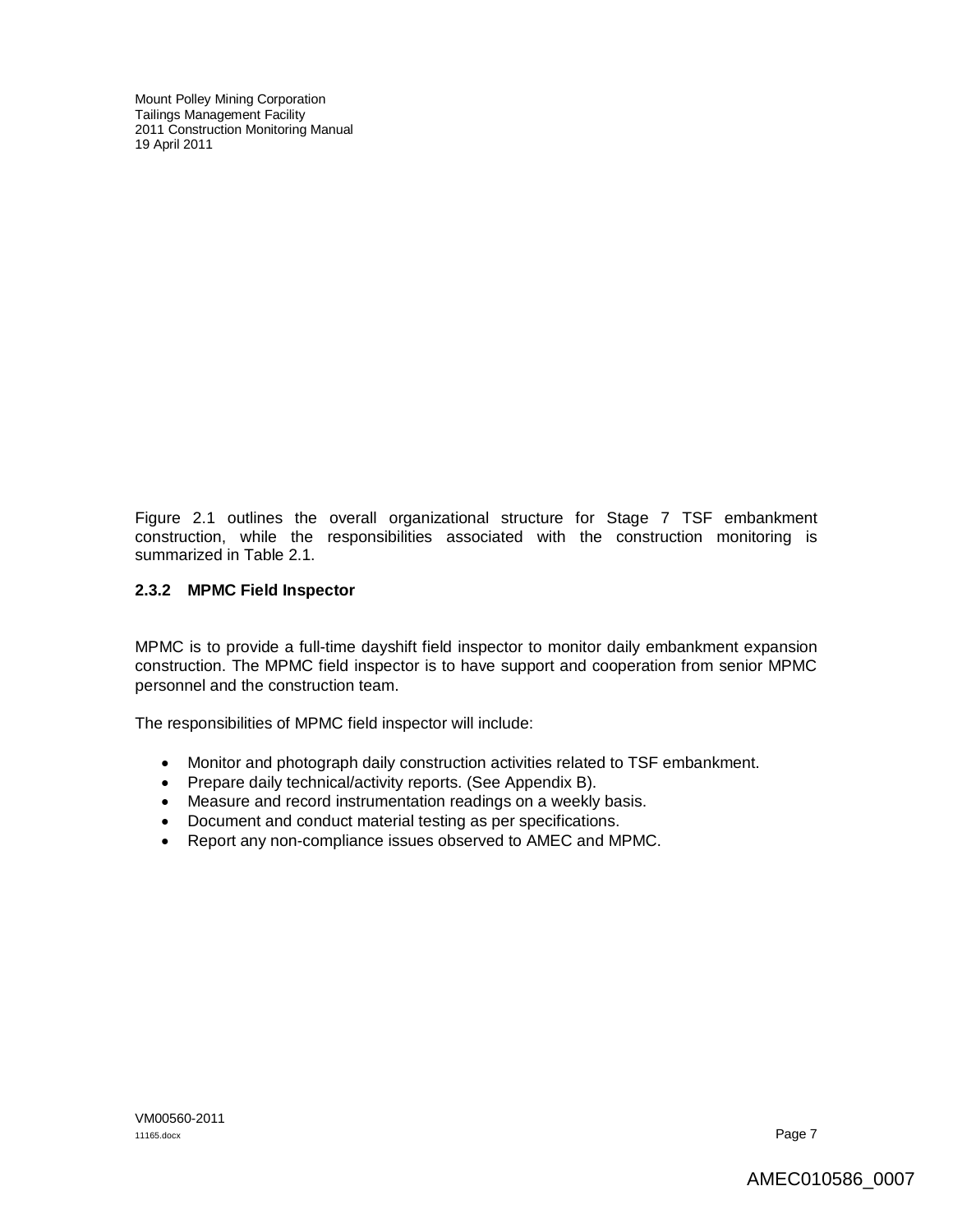VM00560-2011 11165.docx Page 8





# Environmental Superintendent

Ron Martel E-mail: RMartel@MountPolley.com Phone: (250) 790-2215 ext. 409

 $\blacksquare$ 

TSF Foreman Shane Smith E-mail: SSmith@MountPolley.com Roy Rich E-mail: RRich@MountPolley.com

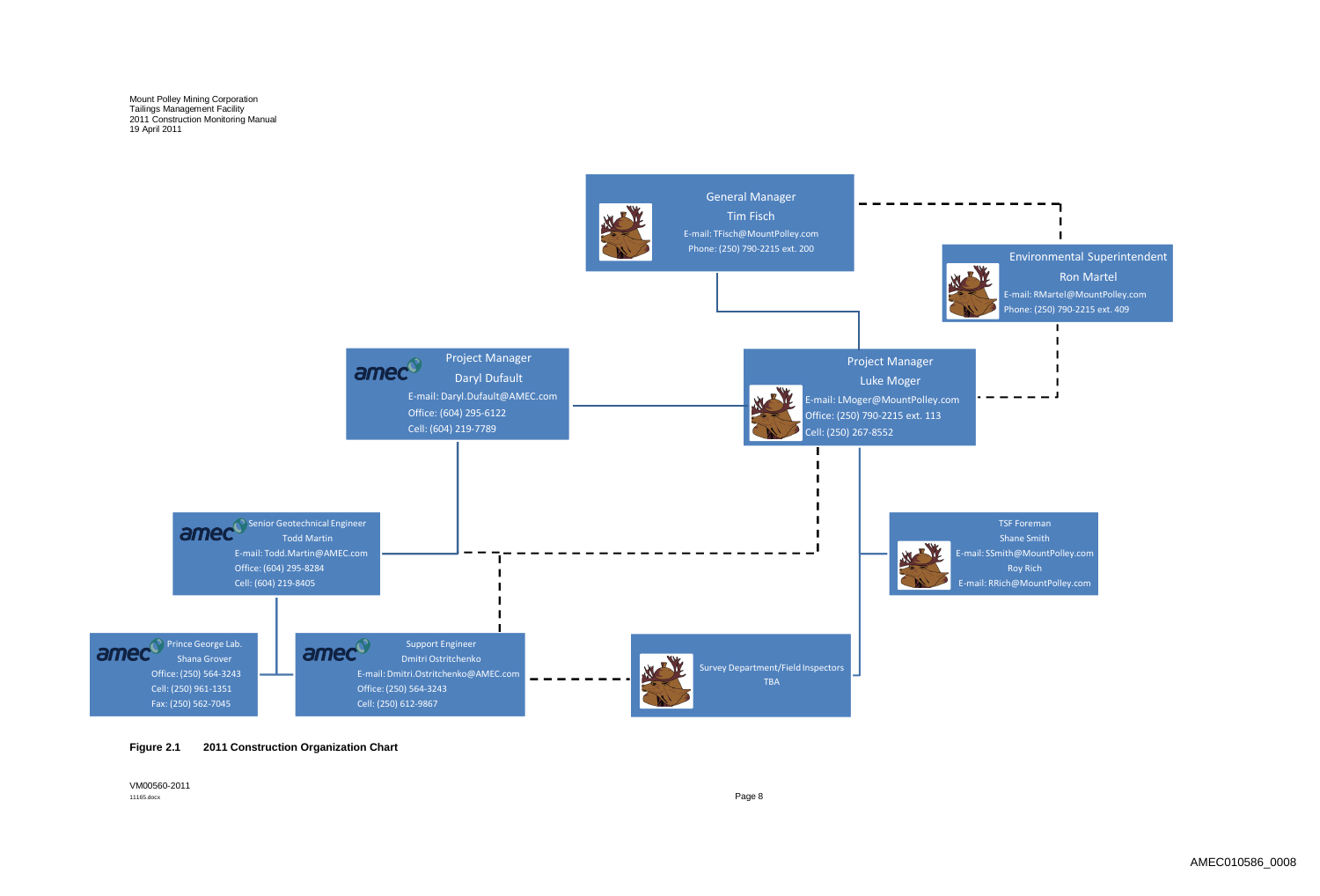VM00560-2011 11165.docx

# **Table 2.1 Construction Monitoring Tasks**

| No.        | <b>Tasks Description</b>                                                                                                                                                                                                                             | <b>Responsibility</b> |
|------------|------------------------------------------------------------------------------------------------------------------------------------------------------------------------------------------------------------------------------------------------------|-----------------------|
| 1.0        | <b>Foundation Preparation</b>                                                                                                                                                                                                                        |                       |
| 1.1        | Abutment Extensions: Review of exposed soil and or rock conditions and confirmation that suitable dense, undisturbed,                                                                                                                                | <b>AMEC</b>           |
| 1.2        | native soil, or sound bedrock conditions are exposed for dam construction.<br>Core Trench Construction: Review of exposed soil and/or rock conditions, perform test pits as required to confirm the                                                  |                       |
|            | thickness of glacial till over bedrock along the core trench alignment. Review of core trench excavation and                                                                                                                                         | <b>AMEC</b>           |
|            | confirmation of proper excavation slopes. Direct rock excavation and cleaning work as deemed necessary.                                                                                                                                              |                       |
| 1.3        | Approval: Review the provided photos of the foundation preparation and provide approval.                                                                                                                                                             | <b>AMEC</b>           |
| 2.0<br>2.1 | <b>Review of Borrow Areas and Materials</b>                                                                                                                                                                                                          |                       |
|            | <b>Glacial Till Borrow Pit:</b><br>Review cut slopes.<br>٠                                                                                                                                                                                           |                       |
|            | Collect and prepare samples of borrow material for testing to assess both suitability of materials and to evaluate<br>$\bullet$                                                                                                                      | <b>MPMC</b>           |
|            | the Standard Proctor maximum dry density and optimum moisture content of the material.                                                                                                                                                               |                       |
|            | Report test results to AMEC and MPMC's Project Manager as they are obtained.                                                                                                                                                                         |                       |
| 2.2        | <b>NAG Rock Source:</b>                                                                                                                                                                                                                              |                       |
|            | Review the selective borrowing / classification of material for the coarse NAG rockfill.<br>$\bullet$<br>Visual verification of the material for conformance to the gradation specifications.                                                        | <b>MPMC</b>           |
|            | Report observation and test results to MPMC's Project Manager as they are obtained.                                                                                                                                                                  |                       |
| 2.3        | <b>NAG Rock Source:</b>                                                                                                                                                                                                                              |                       |
|            | Monitoring the selective borrowing/classification/processing of material for the fine NAG rock transition zone.                                                                                                                                      | <b>MPMC</b>           |
|            | Sampling and testing the material for conformance to the gradation specifications.<br>Report observation and test results to AMEC and MPMC's Project Manager as they are obtained.                                                                   |                       |
| 2.4        | <b>NAG Crushing Operation:</b>                                                                                                                                                                                                                       |                       |
|            | Monitoring the filter sand and gravel crushing and decking operation.                                                                                                                                                                                | <b>MPMC</b>           |
|            | Testing the material for conformance to the gradation specifications.                                                                                                                                                                                |                       |
| 2.5        | Report observation and test results to AMEC and MPMC's Project Manager as they are obtained.                                                                                                                                                         |                       |
|            | Materials Approval:<br>Conduct quality assurance testing.<br>$\bullet$                                                                                                                                                                               | <b>AMEC</b>           |
|            | Approve the materials to be used during construction of the embankment.                                                                                                                                                                              |                       |
| 3.0        | <b>Review of Structural Fill Placement</b>                                                                                                                                                                                                           |                       |
| 3.1        | Zone S:                                                                                                                                                                                                                                              |                       |
|            | Review and confirm that the locations of zone interfaces are in their correct locations.<br>Confirm the width of the core zone is sufficient.                                                                                                        |                       |
|            | Test the placed and compacted Zone S structural fill for in-place density.                                                                                                                                                                           | <b>MPMC</b>           |
|            | Collect samples for moisture content determinations and density (rock content) corrections.<br>٠                                                                                                                                                     |                       |
|            | Collect samples of fill for confirmation index testing.<br>٠                                                                                                                                                                                         |                       |
| 3.2        | Report observations and test results to AMEC and MPMC's Project Manager as they are obtained.<br>$\bullet$<br>Zone C:                                                                                                                                |                       |
|            | Review and confirm that the NAG rock is in conformance to the gradation specifications.<br>$\bullet$                                                                                                                                                 | <b>MPMC</b>           |
|            | Observe and confirm the compaction specification is followed.                                                                                                                                                                                        |                       |
| 3.3        | Zone T:                                                                                                                                                                                                                                              |                       |
|            | Review and confirm that the NAG transition zone rock is in conformance to the gradation specifications.<br>$\bullet$<br>Observe and confirm the compaction specification is followed.                                                                | <b>MPMC</b>           |
|            | Report observations and test results to AMEC and MPMC's Project Manager as they are obtained.<br>$\bullet$                                                                                                                                           |                       |
| 3.4        | Zone F:                                                                                                                                                                                                                                              |                       |
|            | Review and confirm that the zone interfaces are in their correct locations.<br>$\bullet$                                                                                                                                                             |                       |
|            | Confirm the width of the filter zone is sufficient.                                                                                                                                                                                                  | <b>MPMC</b>           |
|            | Review and confirm that the crushed fine filter material is in conformance to the gradation specifications.<br>Confirm via hand-excavated test pits that segregation of filter sand and gravel is not occurring.<br>$\bullet$                        |                       |
|            | Report observations and test results to AMEC and MPMC's Project Manager as they are obtained.<br>$\bullet$                                                                                                                                           |                       |
| 3.5        | Zone U:                                                                                                                                                                                                                                              |                       |
|            | Review and confirm that the zone interface is in the correct location.                                                                                                                                                                               |                       |
|            | Collect soil samples for gradation analysis.<br>$\bullet$<br>Monitor material reworking to ensure proper distribution within the cell.<br>$\bullet$                                                                                                  | <b>MPMC</b>           |
|            | Report observations and test results to AMEC and MPMC's Project Manager as they are obtained.                                                                                                                                                        |                       |
| 4.0        | <b>Dam Performance Monitoring</b>                                                                                                                                                                                                                    |                       |
| 4.1        | Coordinate weekly readings of vibrating wire piezometers and slope inclinometers during the construction; enter the                                                                                                                                  |                       |
|            | data into a spreadsheet and submit the recorded data to AMEC for analysis. Also, prepare summary table of $R_u$ values<br>for till fill piezometers. Check piezometer levels against threshold levels, and immediately report any values approaching | <b>MPMC</b>           |
|            | these levels.                                                                                                                                                                                                                                        |                       |
| 4.2        | Review submitted weekly readings, prepare associated graphs and analyze the collected data.                                                                                                                                                          | <b>AMEC</b>           |
| 4.3        | Report monitoring results to AMEC and MPMC's Project Manager as they are obtained.                                                                                                                                                                   | <b>AMEC</b>           |
| 5.0<br>5.1 | <b>Construction Monitoring</b>                                                                                                                                                                                                                       |                       |
|            | Meeting daily with MPMC's TSF Foreman and Project Manager to review the construction program, concerns,<br>upcoming work, and other relevant issues.                                                                                                 | <b>MPMC</b>           |
| 5.2        | Meeting monthly with the MPMC Field Inspector, Project Manager and TSF Foreman.                                                                                                                                                                      | MPMC/AMEC             |
| 5.3        | Directing the survey personnel to address the survey requirements, results, etc.                                                                                                                                                                     | <b>MPMC</b>           |
| 5.4        | Addressing any concerns or out-of-compliance situations observed and recorded during construction.                                                                                                                                                   | MPMC/AMEC             |
| 6.0<br>6.1 | <b>Record Keeping</b>                                                                                                                                                                                                                                |                       |
| 6.2        | Maintain daily construction site photographic record of construction activities.<br>Completing daily construction reports, and delivering a copy to MPMC's Mine Superintendent, and by email to AMEC's                                               | <b>MPMC</b>           |
|            | Support Engineer.                                                                                                                                                                                                                                    | <b>MPMC</b>           |
| 6.3        | Completing monthly construction reports, with copies to MPMC's Project Manager and AMEC's Project Manager and                                                                                                                                        | AMEC                  |
|            | Senior Geotechnical Engineer.                                                                                                                                                                                                                        |                       |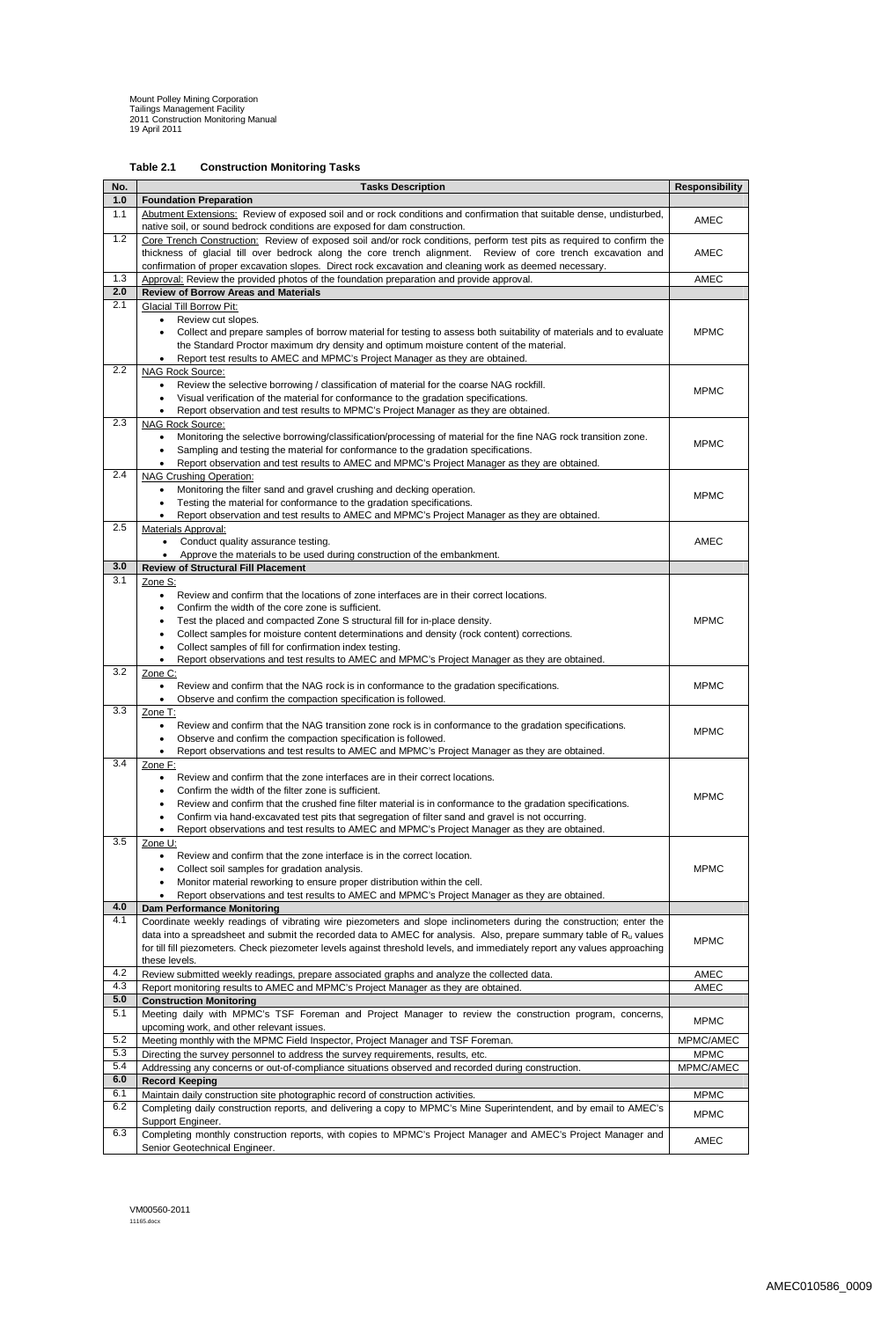# **2.3.3 AMEC Support Engineer**

The AMEC Support Engineer will provide full-time construction monitoring at the commencement of the Stage 7 construction. After the MPMC Field Inspector has achieved sufficient confidence and commensurate approval, the AMEC Support Engineer will provide remote assistance by reviewing daily reports and instrumentation results as required. The AMEC Support Engineer will also perform monthly site visits (actual frequency to be determined by site performance) to verify construction methods and specifications are being adhered to.

The responsibilities of AMEC Support Engineer are as follows:

- Provide remote assistance to MPMC Field Inspector on an as-needed basis.
- Review daily construction reports, communicate and document any concerns arising from the review to AMEC Project Manager and/or Senior Geotechnical Engineer.
- Review and interpretation of instrumentation reading plots, and communication of any concerns to AMEC Project Manager and/or Senior Geotechnical Engineer.
- Carry out monthly site visits to monitor construction progress and perform quality assurance testing.
- Prepare monthly progress reports summarizing construction activities, test results, and milestone achievements.
- Prepare site As-built/Annual Review Report.

# **2.3.4 AMEC Project Manager**

AMEC's Project Manager will have overall responsibility for AMEC's role with upcoming and future dam raising projects. He will review all monthly construction progress reports. He will liaise with the AMEC Senior Geotechnical Engineer and MPMC Project Manager to review any problems that may arise.

The AMEC Project Manager will liaise with the AMEC Support Engineer and the MPMC Project Manager (and through him the MPMC Field Inspector), and will make site visits as deemed necessary during construction. The exact timing and duration of the site visits will be determined in consultation with MPMC's Project Manager so that critical aspects of the construction can be viewed during these visits.

The responsibilities of AMEC's Project Manager will include:

- Review weekly construction reports prepared by the AMEC Support Engineer and MPMC Field Inspector, and document and communicate any concerns arising from these reviews to MPMC's Project Manager and AMEC's Senior Geotechnical Engineer.
- Review instrumentation interpretations and communication of any concerns to MPMC's Project Manager and the AMEC Senior Geotechnical Engineer.
- Review monthly progress reports prepared by the AMEC Support Engineer and document and communicate any concerns arising from these reviews to MPMC's Project Manager and AMEC's Senior Geotechnical Engineer.

VM00560-2011 11165.docx **Page 10**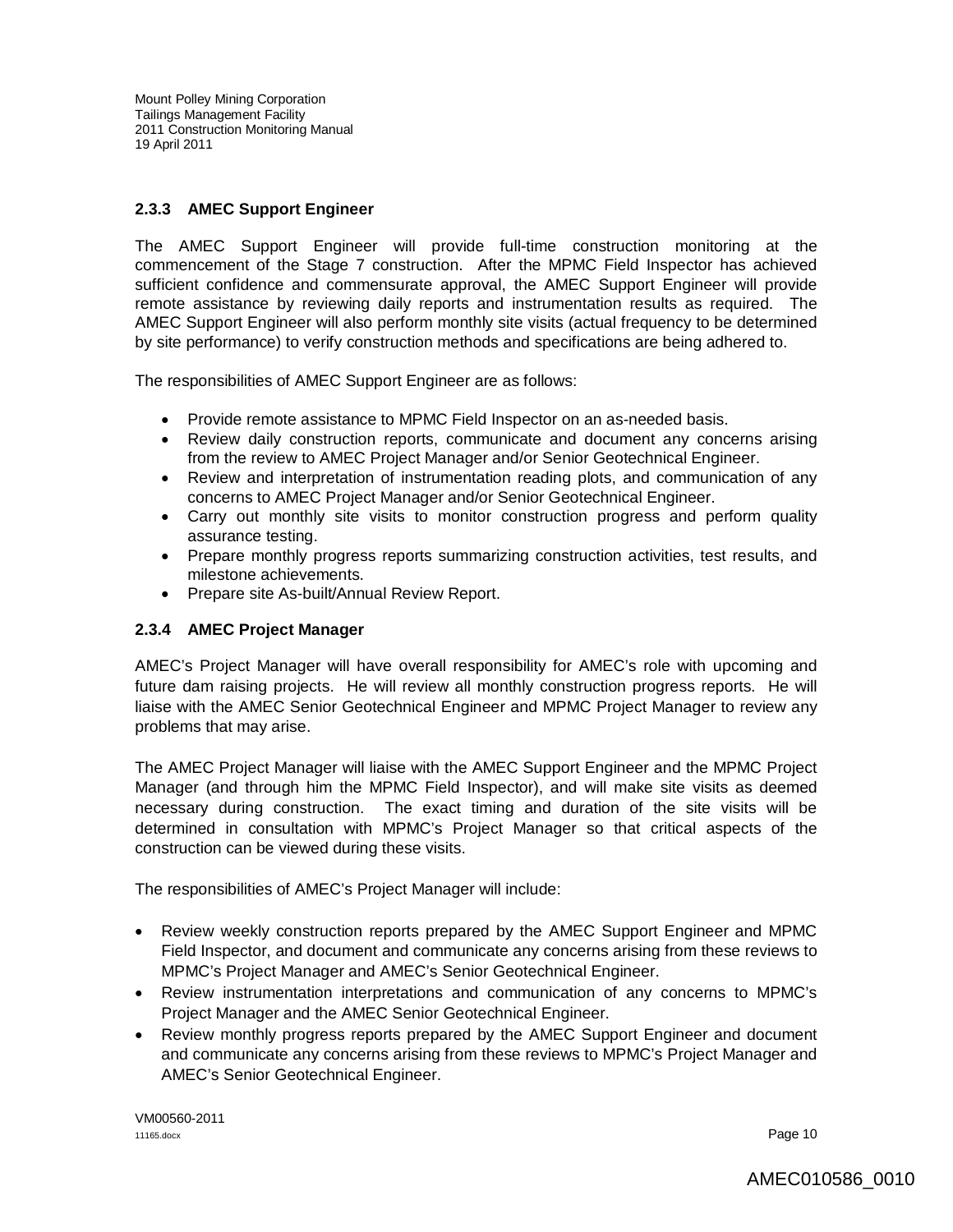- Carry out periodic site visits as appropriate during the construction season, timed to coincide with critical aspects of the construction.
- Identification, review, and approval (in writing) of any design changes determined to be required by AMEC and/or MPMC's Project Manager.

# **2.3.5 AMEC Senior Geotechnical Engineer**

AMEC's Senior Geotechnical Engineer will serve as the engineer of record for the Mount Polley TSF embankment. He will review weekly construction and instrumentation reports as required and review the As-built/Annual Review reports. AMEC's Senior Geotechnical Engineer will also conduct a site visit early in the construction season to become familiar with the site.

# **2.3.6 AMEC Soils Laboratory – Prince George**

Confirmatory geotechnical index testing of borrow soils and filter material will be carried out in AMEC's Prince George office soils laboratory. AMEC's laboratory technician, based in Prince George, will be responsible for carrying out the required testing and reporting of results to the AMEC Support Engineer.

#### **2.3.7 Soils Testing – Mount Polley Site**

The Mount Polley site will have the capabilities to carry of sieve analysis for grain size determination of all granular materials as per the ASTM Standards presented in Appendix C. All test results will be completed by the MPMC Field Inspector, and are to be submitted to AMEC Support Engineer for review and approval.

#### **2.3.8 MPMC Project Manager**

MPMC's Project Manager shall assume overall responsibility for MPMC's construction management and MPMC's supervision, monitoring, and quality control testing activities when AMEC is not on site. This person shall ensure that the design specifications and the QA/QC requirements as outlined in this manual are adhered to. In the absence of the MPMC Project Manager, the TSF Foreman shall assume this role.

MPMC's Project Manager shall liaise with AMEC's Support Engineer, and AMEC's Project Manager to discuss construction progress, any problems encountered and their resolution, and the timing of site visits by AMEC personnel to view the construction.

The MPMC Project Manager will address any concerns raised by the Field Inspector/Support Engineer, including, but not limited to, the following:

- Placement of material unacceptable as dam fill.
- Unacceptable construction procedures (excessive lift thickness, inadequate compaction, inadequate foundation preparation, etc.).
- Non-compliance issues identified by the AMEC Support Engineer and MPMC Field Inspector that are not immediately rectified by the construction forces, be they those of the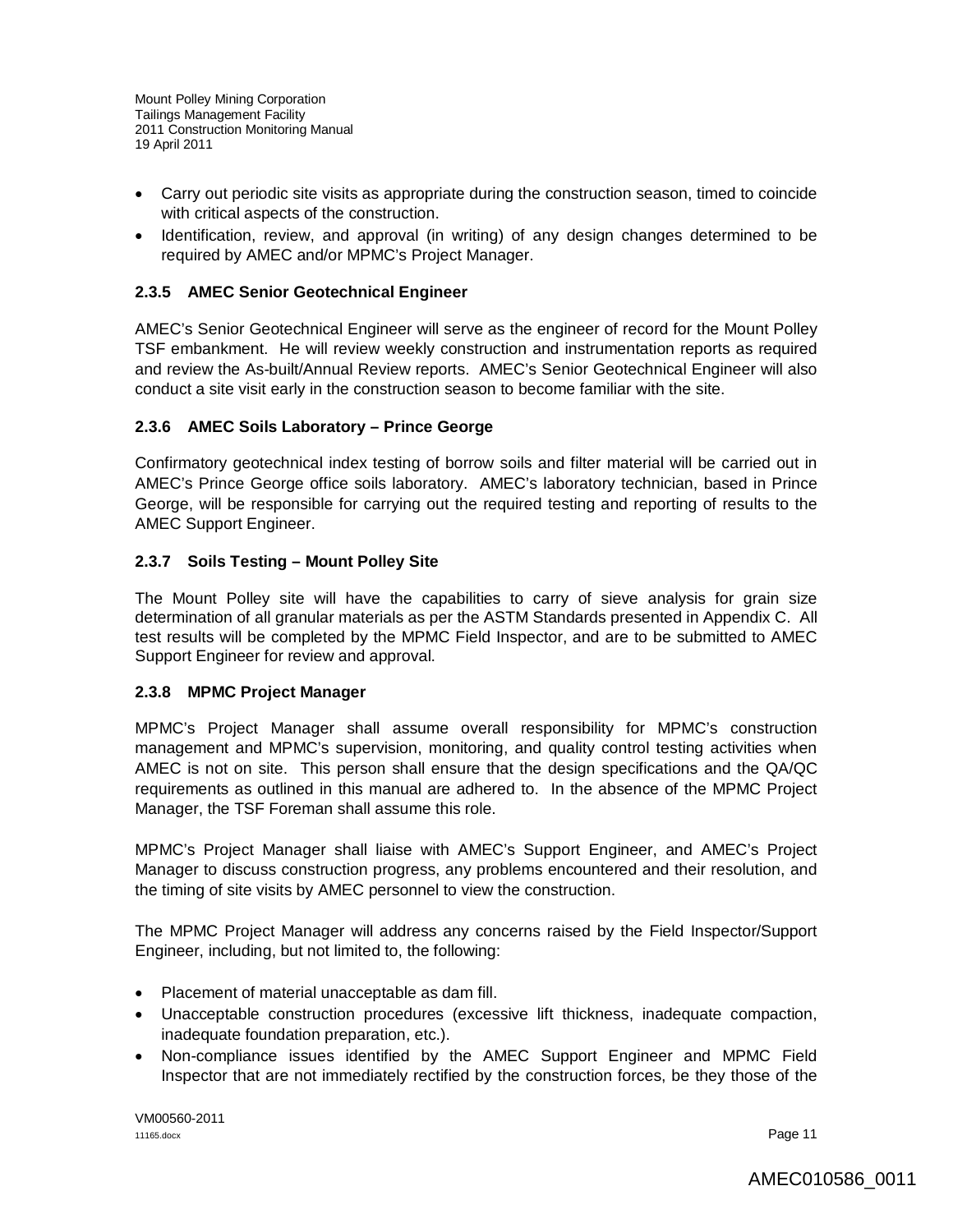contractors or MPMC.

#### **2.3.9 MPMC Environmental Superintendent**

The MPMC Environmental Superintendent will address any concerns raised by the Field Inspector/Support Engineer as related to any potential environmental issues or concerns. Moreover full compliance with existing permits will be assessed and confirmed by the MPMC Environmental Superintendent.

#### **2.3.10 MPMC Survey Crew**

Survey control for the dam construction will be provided by MPMC. The MPMC surveyors will be responsible for the following tasks:

- Locating the centerline and cutoff trenches for the Dam as identified on the appropriate AMEC construction drawings.
- Establishing and maintaining upstream and downstream slope stakes as required during dam construction.
- Locating the upstream and downstream toes of the slopes in the field, based on the identified centerline locations.
- Providing location and elevation data as required by field staff.
- Collecting data required for the as-built drawings, including a complete survey of the cutoff trench, dam crest, and dam toe as constructed.

The Field Inspector will record survey data as provided for compacted density test locations, etc. in the daily construction reports.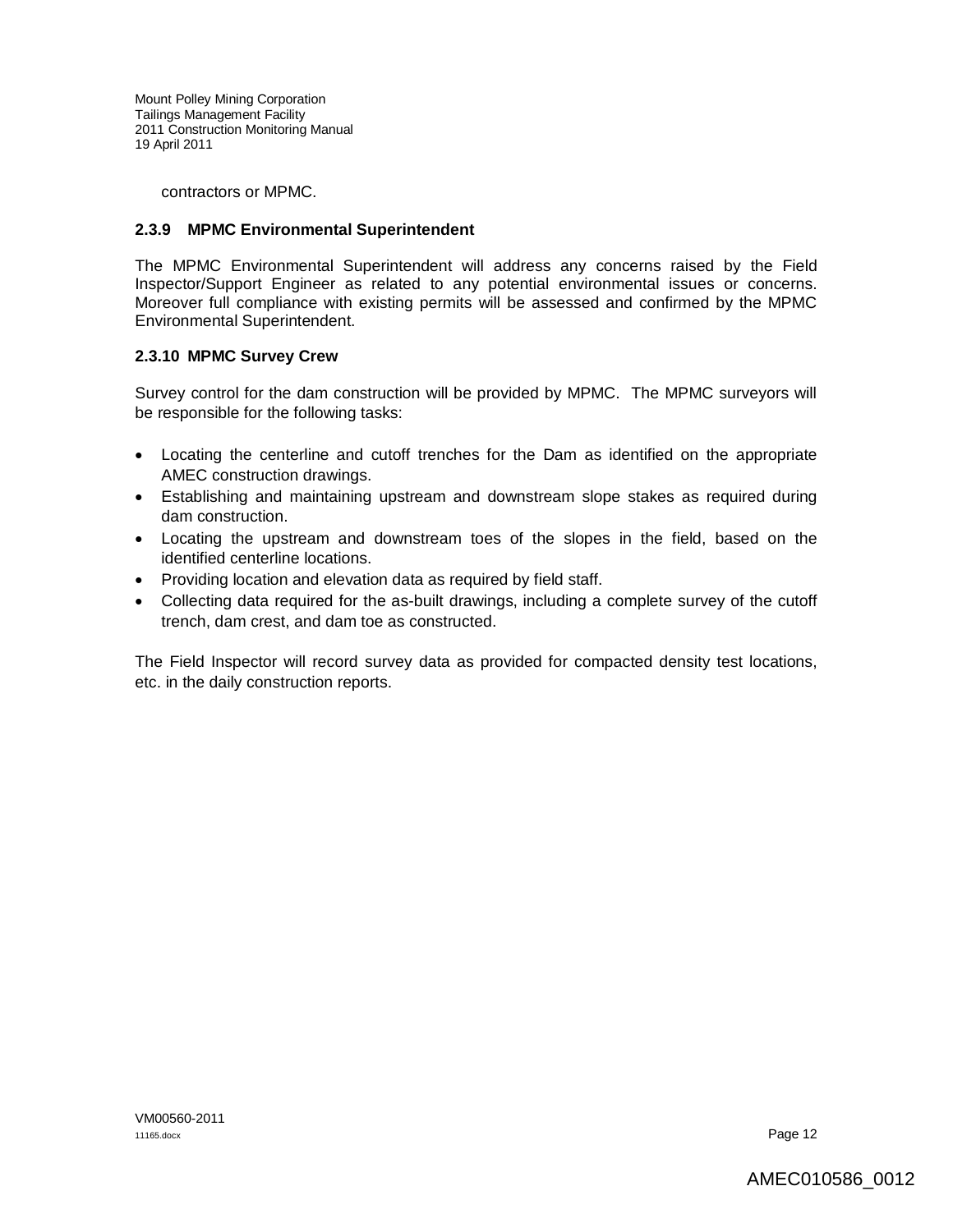#### **3.0 MATERIALS TESTING AND CONSTRUCTION INSPECTION**

#### **3.1 General**

The detailed technical requirements for the 2011 raise of the TSF Embankment are shown in attached drawing 560.2011.01 through 560.2011.06. The technical requirements for the construction are indicated on attached drawing and are restated in Sections 3.3 through 3.6.

#### **3.2 Estimated Fill Volumes**

Table 3.1 below summarizes the estimated material quantities for Stage 7 expansion.

| <b>SECTION</b>                        | <b>ESTIMATED FILL VOLUMES (m<sup>3</sup>)</b> |        |        |        |         |
|---------------------------------------|-----------------------------------------------|--------|--------|--------|---------|
|                                       | Zone C                                        | Zone T | Zone F | Zone S | Zone U  |
| <b>Main</b><br><b>Embankment</b>      | 55,000                                        | 6,000  | 6,000  | 17,000 | 77,000  |
| <b>Perimeter</b><br><b>Embankment</b> | 87,000                                        | 9,000  | 9,000  | 27,000 | 144,000 |
| <b>South</b><br><b>Embankment</b>     | 47,000                                        | 5,000  | 5,000  | 15,000 | 77,000  |
| <b>Total</b>                          | 189,000                                       | 20,000 | 20,000 | 59,000 | 298,000 |

**Table 3.1 Stage 7 Expansion (El. 960.5) Estimated Fill**

Notes:

1. Volumes are estimated from drawings 560.2011.02 through 560.2011.06, and are rounded up to the nearest 1000 $\, \text{m}^3$ .

2. No settlement allowance has been considered.

3. Quantities are based on neat construction lines; with no contingency or allowance for overbuild.

#### **3.3 Foundation Preparation, Inspection, and Approval**

#### **3.3.1 General**

Foundation preparation for the 2011 dam construction along the abutment extensions are to be completed to the following specifications:

- All topsoil, organic material, soft or loose soils, and other deleterious materials are to be removed from the foundation area.
- The exposed abutment foundation subgrade will consist of dense to very dense glacial till, or bedrock.
- The abutment subgrade shall be proof-rolled with a smooth drum compactor.

Foundation preparation for the abutment cutoff trench extensions will be completed to the following specifications and in accordance with Detail 1 on drawing 560.2011.03 in Appendix C.

 The cutoff trench shall extend a minimum of 0.5m into the undisturbed glacial till, where the glacial till is in excess of 1m thick.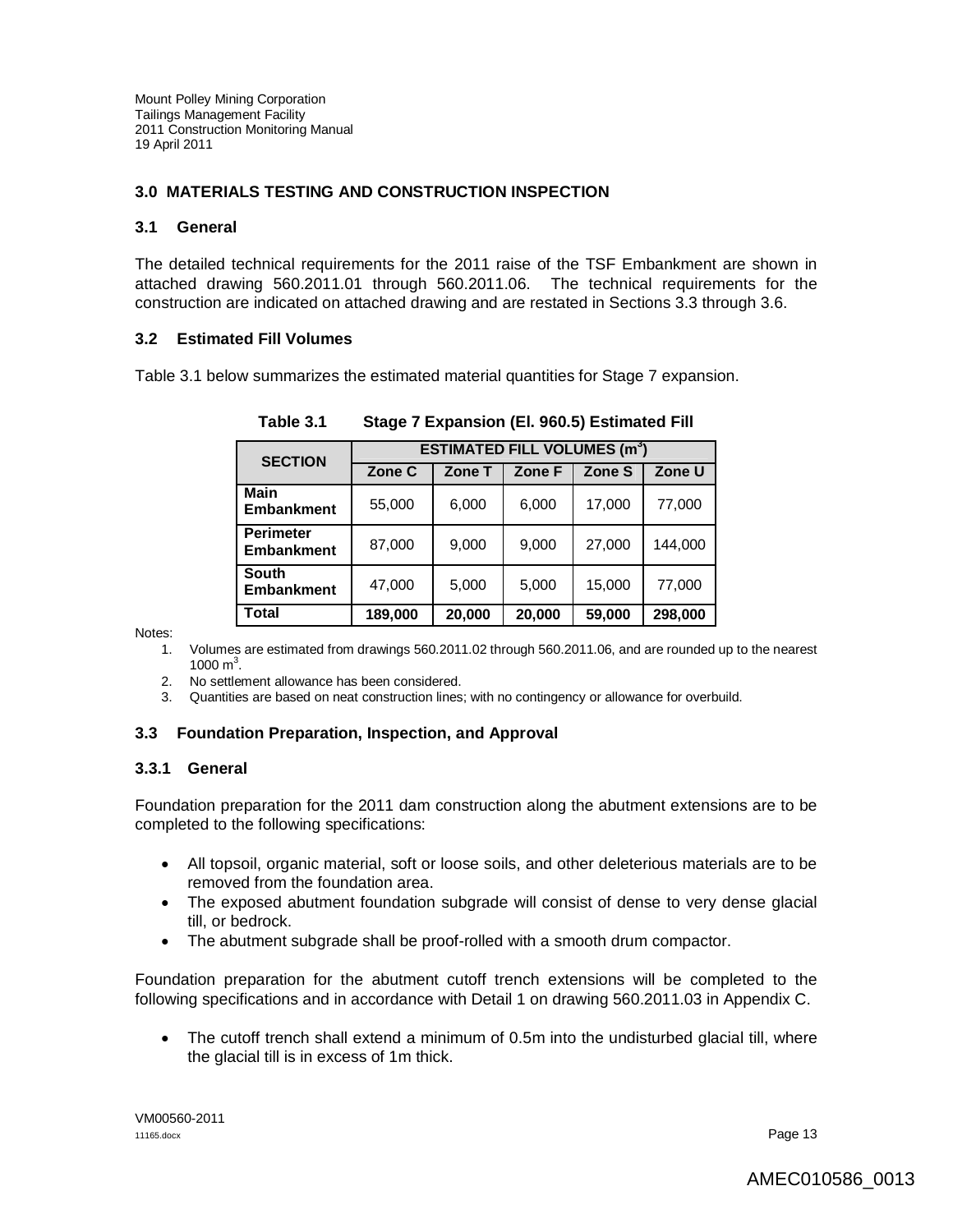- Where less than 1m thickness of glacial till exists, the cutoff trench shall extend to sound bedrock with removal of weathered or fractured bedrock completed to the approval of the AMEC Support Engineer. Additional specifications related to bedrock encountered in the cutoff trench are provided in Section 3.3.4 below.
- The thickness of glacial till at the cutoff trench is to be confirmed by performing test pits at locations along the cutoff trench alignment selected by the AMEC Support Engineer.
- The cutoff trench shall be constructed with a minimum 2 m width at its base. Where bedrock is encountered, the AMEC Support Engineer may direct that overburden be removed for the full 5 m width of the Zone S core.
- The cutoff trench shall have side slopes of 1H:1V or flatter. Steeper slopes may be accepted in bedrock at the discretion of the AMEC Support Engineer.
- Surface runoff water or groundwater shall not be permitted to collect in the cutoff trench.

Prior to placement and compaction of structural fill in the cutoff trench excavation, the Field Inspector will send photos to the AMEC Support Engineer for review and, as appropriate, approval. The Field Inspector will verify that the cutoff trench is founded in the minimum specified depth of glacial till (and will conduct or oversee soil probing as required), or that the cutoff trench is founded on sound bedrock. Cutoff trench excavation inspections will be performed as required, and inspection dates and results will be tracked by the Field Inspector on copies of the construction drawings or by station number. MPMC surveyors will provide a survey pick-up of the cutoff trenches and maintain a project database for use in the as-built documentation.

# **3.3.2 Tie-In to Existing Till Core**

The 2011 raise of the core zones of the embankment will involve placement of structural fill on the existing dam crests. On the existing dam crests, removal of the crest running surface (by grading it off the upstream edge of the dam crest) may be required, followed by removal and/or drying and re-compaction of any loose, over-wet zones within the till fill.

# **3.3.3 Foundation Preparation**

The dam foundation areas for 2011 construction will be drained (where required) and will be stripped of all organic material, loose or soft soils, and all other deleterious materials. These unacceptable materials will be wasted in an approved manner, in an approved location as designated by MPMC personnel. Salvageable topsoil and organic material that could be used for reclamation will be stockpiled in appropriate locations for future use, as directed by MPMC's Project Manager.

Suitable dense subgrade for Zone S will be exposed for dam construction, then proof-rolled and scarified (if deemed necessary by the Support Engineer) prior to placement of structural fill. The exposed subgrade is to be protected from moisture softening due to surface water runoff or excessive precipitation.

The cutoff trench location will be identified in the field by surveyors, and the design vertical (depth) extent of the cutoff in native soil or weathered bedrock verified by test pits or soil probes that extend below the minimum specified trench depth (see Detail 1, drawing 560.2011.03).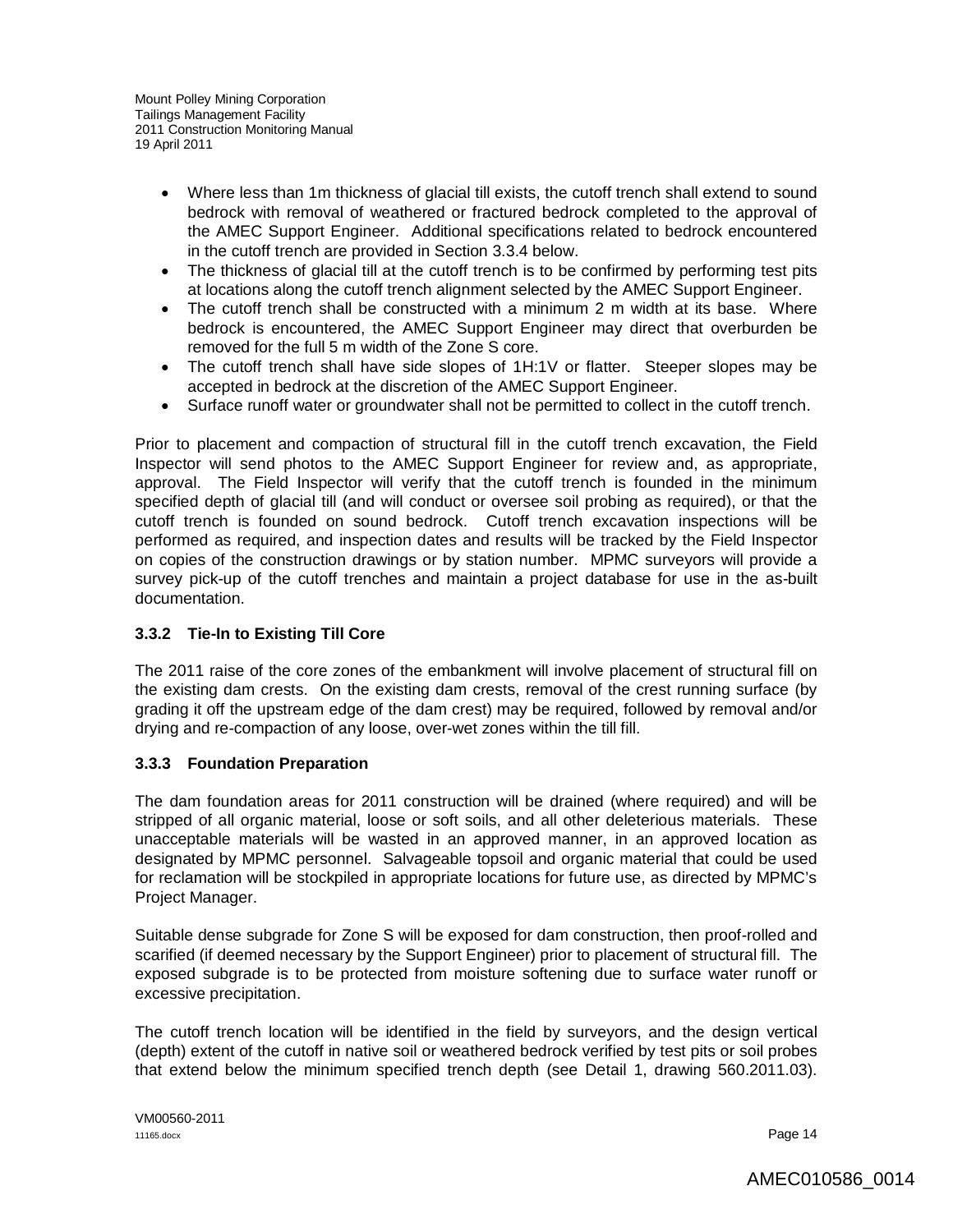The cutoff trench excavation will be protected from moisture softening due to surface water inflow or excessive precipitation. Water seeping into the cutoff trench excavation will be removed by pumping, and will not be permitted to collect and remain in the excavation.

Prior to placement and compaction of structural fill in the cutoff trench excavation, the Field Inspector will send photos of the prepared foundation to the AMEC Support Engineer for review and, as appropriate, approval. Inspections will occur as foundation areas are completed and the approval will be documented as part of the daily construction reports. Field copies (11X17" size) of the construction drawings and a photographic record will be maintained to identify foundation areas that have been inspected and approved, clearly indicating their date of inspection. Areas not approved for placement of structural fill by the AMEC Support Engineer are not to be covered with fill under any circumstances to avoid having to remove/replace materials.

The Support Engineer will report on the approved or unacceptable foundation areas to MPMC's Field Inspector, Project Manager and TSF Foreman. The Field Inspector will record the location and state of any unacceptable prepared foundation areas in the daily construction report. The contractor will be required to perform the appropriate work to the satisfaction of the AMEC Support Engineer.

# **3.3.4 Special Considerations for Bedrock Exposed in Till Cutoff Trench**

If bedrock is encountered in the dam foundation cutoff trench, special considerations exist and special bedrock treatment measures may be required. Guidelines and procedures for dealing with bedrock exposed in the cutoff trenches are as follows:

Weathered or fractured bedrock is defined as bedrock that can be readily excavated by a dozer or a hoe excavator equipped with a digging bucket and that, based on visual assessment, is highly pervious to groundwater flow due to the presence of fractures/joints/faults. Sound (competent) bedrock, is defined as bedrock that can be excavated only with significant difficulty (or not at all) by a hoe excavator equipped with a digging bucket. When excavating in bedrock, frequent communication with AMEC Senior Geotechnical Engineer, and transmission of photographs is to be carried out.

If shear/fault zones are encountered within the bedrock exposed in the core to abutment contacts, the following information should be collected and passed on to AMEC's Senior Geotechnical Engineer:

- Photographs of the shear zone from a variety of vantage points (both close-ups and photos giving an overall perspective).
- Orientation (strike & dip) of the feature and its orientation relative to that of the core zone (i.e. does it provide a potential upstream-downstream seepage pathway?).
- Thickness and continuity.
- Infilling (clayey gouge, granular material). The infilling material should be sampled and sent to the AMEC Prince George soils laboratory for grain size and Atterberg limits testing.

VM00560-2011 11165.docx **Page 15**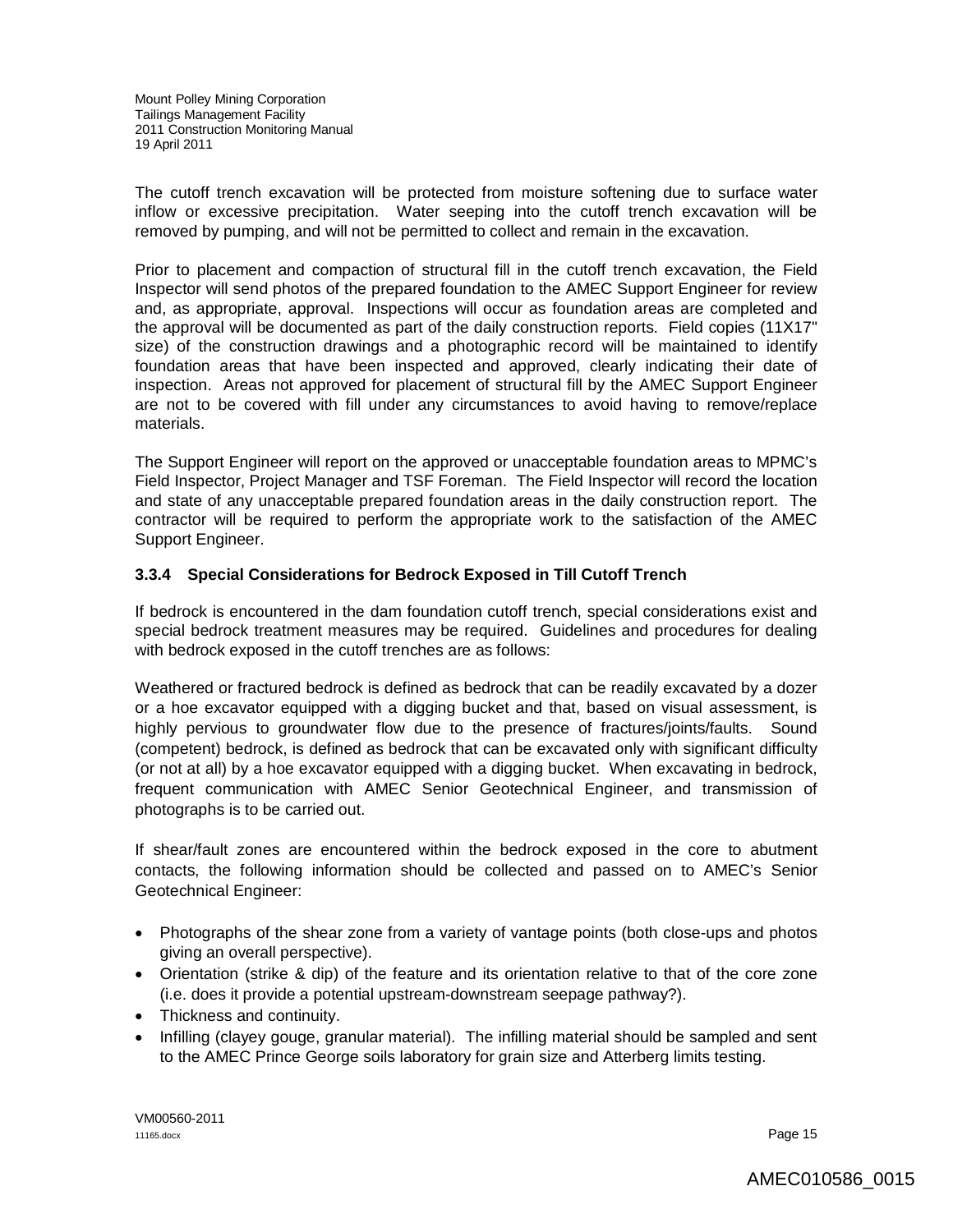AMEC's Senior Geotechnical Engineer, upon analysis of the information provided, will determine what (if any) special treatment is required for the shear/fault zone. Such treatment may include hand excavation a few centimeters into the shear zone, followed by placement of bentonite powder in advance of till placement.

Once sound bedrock is encountered, the surface should be cleaned of loose materials using a hoe excavator equipped with a narrow cleaning bucket, followed by pressure washing using either air or water. Where the slope of the cleaned and approved sound bedrock surface, along the axis of the dam (i.e. up the abutment), is flatter than 1H:1V, then Zone S structural fill placement may proceed. Good compaction of the Zone S fill against the bedrock surface is required. If the undulations in the bedrock surface along the bottom of the trench are such that this cannot be achieved using dozers and the compactor, then such undulations (i.e. rock protrusions) should be removed if possible. If this is not possible, then compaction of thin till lifts with a walk-behind or plate-tamping compactor, or with tamping with a hoe bucket, will be required, to fill in the undulations. Once this is done, then normal spreading and compaction procedures can be undertaken.

Where the slope of the sound bedrock surface is steeper (overall) than 1H:1V, but flatter than 0.5H:1V, then the AMEC design office should be consulted for a decision on the need for any further treatment measures. Photographs of the bedrock surface should be sent to the design office. If the roughness of the rock surface is such that it is judged that effective compaction of till fill against the bedrock on the base of the trench cannot be achieved, then additional (small scale) bedrock excavation (removal of protrusions) should be attempted to attain a surface against which it is judged till fill can be effectively compacted. If this measure is unsuccessful, then one of the following additional measures will be required:

- (a) Additional (large scale) bedrock excavation should be undertaken to achieve a maximum 1H:1V overall slope for the bedrock surface. This can be achieved by mechanical means (dozers, hoe excavators), or by small scale, controlled drilling and blasting.
- (b) Dental concrete or shotcrete application will be required to fill in the undulations in the bedrock surface, and yield a maximum slope of 0.5H:1V, against which till fill can be effectively compacted.

Where the bedrock surface is steeper than 0.5H:1V, the same two measures outlined above will apply.

Where dental concrete is required against steep bedrock faces, it will likely be necessary to use formwork. Dental concrete, if used, will conform to the following specifications:

- 28 day strength minimum 25 MPa if flyash included in mix, otherwise minimum 30 MPa.
- Water to cement ratio: 0.45:1 by mass.
- Air entrainment: to provide for 5% to 7% air entrainment.
- Cement to flyash ratio (if flyash used): 4:1 by mass, which would allow overall water:cement:flyash ratio of 0.45:0.8:0.2.

VM00560-2011 11165.docx **Page 16**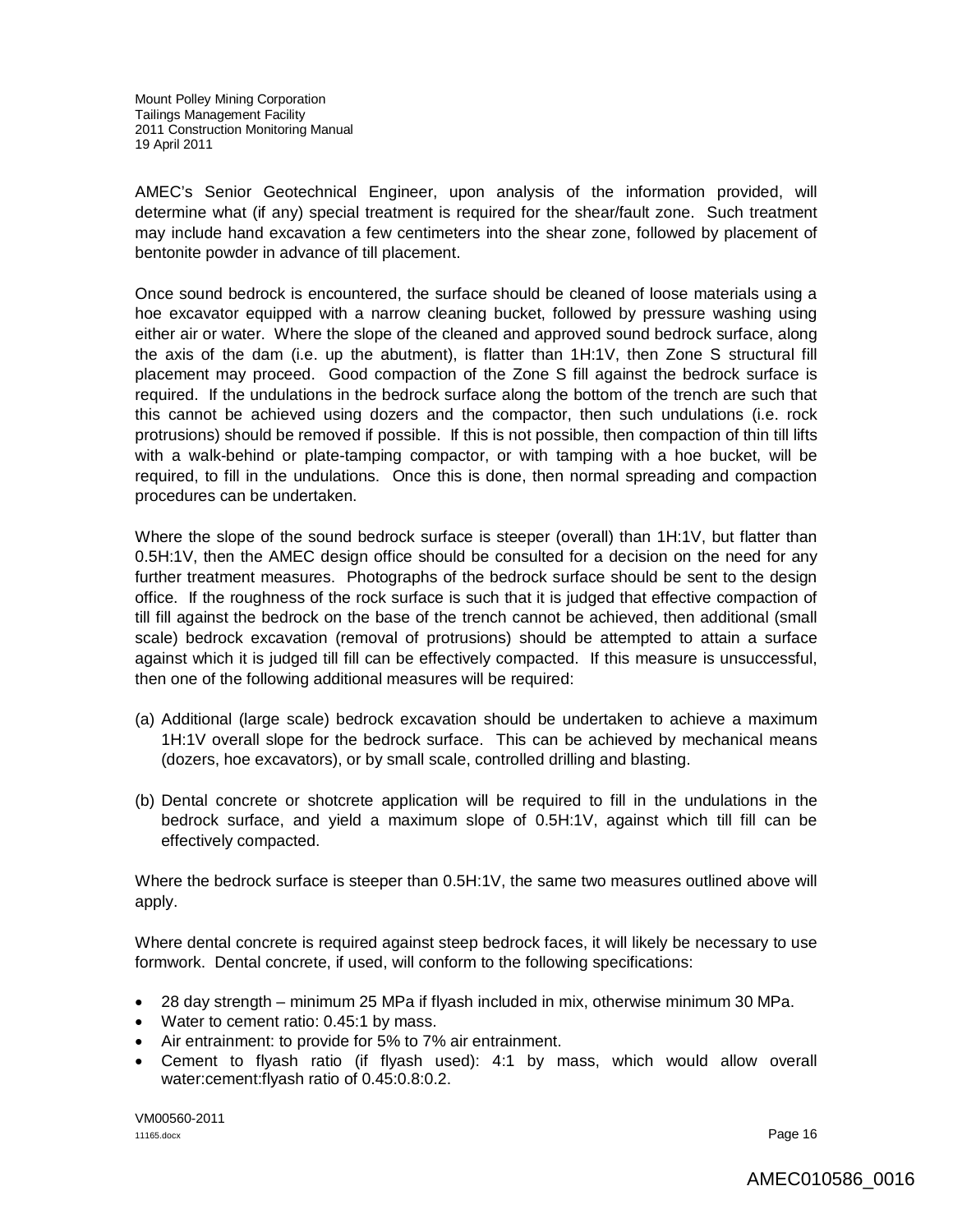The dental concrete need not be of high strength. It does need to be sufficiently fluid that it will fill in irregularities in the bedrock surface to a reasonable extent. Addition of flyash to the mix would achieve that objective, as well as save on cement costs.

Should shotcrete be selected, then MPMC will prepare a mix design for review and approval by AMEC.

Prior to placement and compaction of structural fill in the cutoff trench excavation, the Field Inspector will send photos to the AMEC Support Engineer for approval. Core trench excavation inspections will be performed as required, and the Field Inspector will track inspection dates and results on copies of the construction drawings or by station number. MPMC surveyors will provide a survey pick-up of the core trench excavations and maintain a project database for use in the as-built documentation.

# **3.4 Borrow Materials Site Development and Operation**

The proposed borrow pit will be subjected to laboratory testing and approval by AMEC's Support Engineer and Project Manager. During the TSF embankment construction, detailed documentation will be maintained to ensure the source of the material being placed is known and material testing requirements are satisfied.

Topsoil and other overburden judged to be unsuitable as structural fill will be stripped from the borrow pit and hauled to an acceptable waste dump.

The borrow material site shall be developed such that groundwater inflow and precipitation runoff are directed in a controlled manner to designated sump area(s) of the site, and then removed as required. External surface water runoff shall be prevented from flowing into the borrow materials area by construction of diversion ditches as required.

The performance of the cut slopes in borrow areas will be inspected and recorded as required by the MPMC Field Inspector for documentation within the construction reports. AMEC Support Engineer may request modifications to the excavation plan, including flattening of the slopes and water control measures, based on the observed performance of the cut slopes.

# **3.5 Material Specifications, Material Testing, Inspection, and Approval**

The approved structural fill to be used for embankment construction is to meet the specifications shown on drawing 560.2011.03. Additional comments pertaining to each of the zones are provided below.

# **3.5.1 Zone S (Core) – Glacial Till**

The glacial till borrow materials approved for construction are to be well graded, organic-free mineral soils, having moisture contents near their optimum for compaction and conforming to the specified gradation envelope provided on Drawing 560.2011.03. The optimum moisture content range of the borrow soils is to be determined by Standard Proctor moisture-density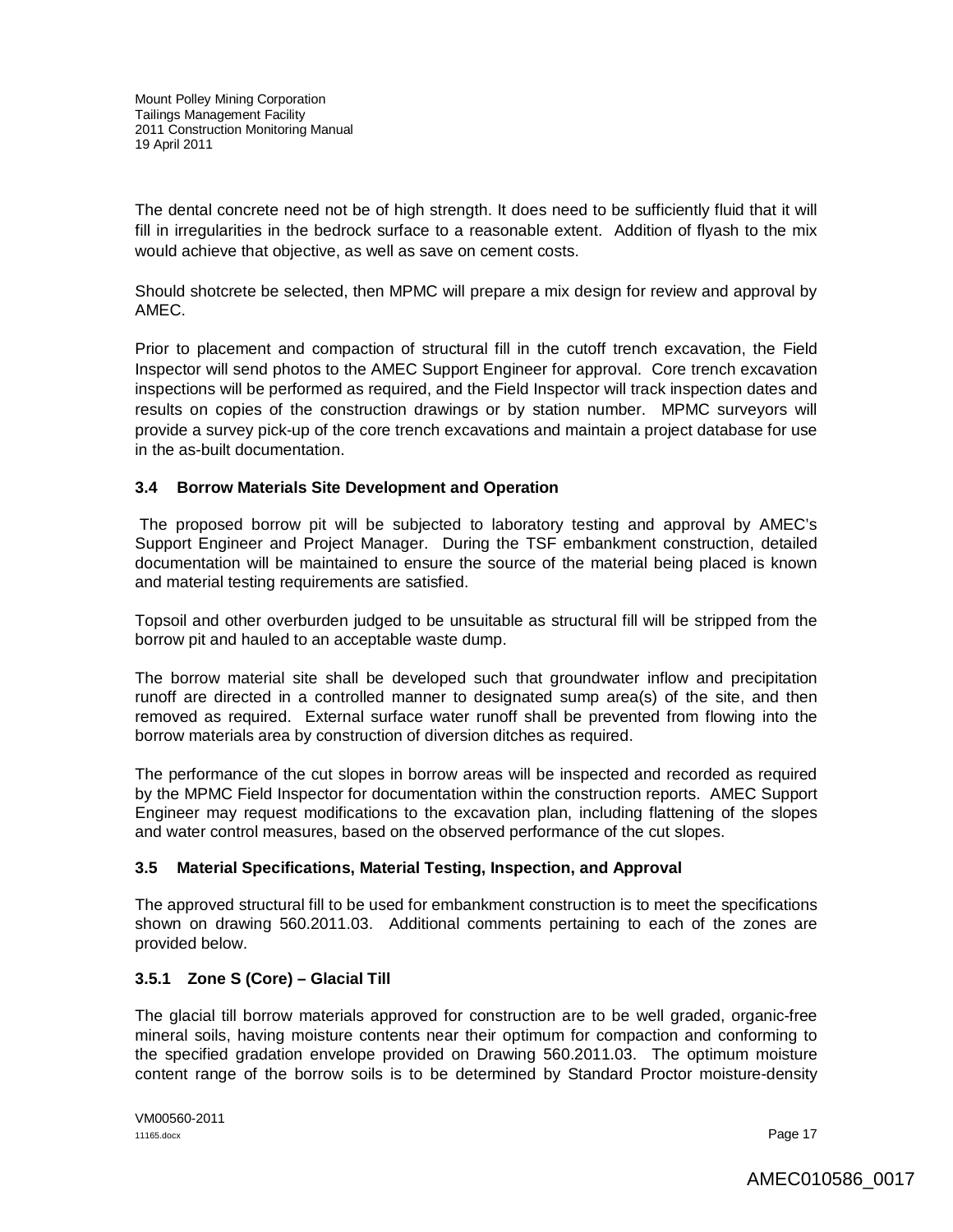relationship testing. A general guideline for allowable moisture contents for the Zone S structural fill is ±1% of the optimum moisture content as determined by the Standard Proctor test.

Routine on-site laboratory testing of borrow soil includes determination of natural moisture content and material gradations. These determinations are used to correct the in-situ field density values obtained with the nuclear densometer (ND) or Moisture + Density Indicator (MDI) gauge. It is understood the MPMC Field Engineer will use the MDI gauge and the AMEC Support Engineer will use a nuclear densometer. Off-site testing to be carried out in AMEC's Prince George office soils laboratory includes confirmatory gradation, specific gravity, Atterberg limits, and Standard Proctor moisture-density relationships. Borrow material approved by the AMEC Support Engineer, based on the results of the above testing and other factors, may be used as structural fill for construction of the TSF embankment.

The proposed till borrow soils are to be visually inspected for consistency on a daily basis and tested once (1) per 10,000m<sup>3</sup> following ASTM standard tests: D698-07 (Standard Proctor determination), D422-07 (gradation test), D4318-10 (Atterberg Limits), D2216-10 (moisture determination); with a confirmatory duplicate off site gradational test once (1) per 20,000m<sup>3</sup>. Testing frequency may gradually be reduced at the discretion of AMEC's Support Engineer if consistency in test values is established.

The approved Zone S structural fill is to be spread in 0.3m loose lift thicknesses spread with a dozer and then compacted by a 10 ton vibratory smooth drum compactor. A minimum of 95% of the Standard Proctor maximum dry density is to be achieved.

The field QA/QC personnel will perform in-situ determinations of structural fill compacted density and moisture content utilizing the ND method (ASTM D6938-10) or with the MDI gauge (ASTM D6780). Periodic samples will be collected for laboratory rock and moisture content determinations as required to make corrections to the ND density calculation. In the event that a test result indicates that the fill did not achieve the specified density, subsequent fill placement will be suspended in the test area until additional compaction effort has been applied and positive test results are obtained.

The in-situ MDI gauge testing of the till fill is specified at a minimum frequency of one (1) test per lift per 150 linear meters of compacted Zone S fill. Test site locations will be identified by three dimensions: elevation, chainage along setting out line (S.O.L) and perpendicular distance upstream or downstream of S.O.L. or crest. Test site elevations will be based on the elevations shown on the slope stakes maintained by the MPMC surveyors, or otherwise determined by the QA/QC personnel. The field density testing schedule is intended to provide sufficient construction inspection of the compacted fill within the dam while permitting the QA/QC personnel enough time to assess the field density values, complete the associated soils testing, and fulfill other monitoring/inspection duties on site.

A sample of placed Zone S material should be taken from the dam for grain size determination once (1) per 10,000 $m<sup>3</sup>$  of material placed This sampling and testing should be offset from the grain size testing of the borrow material. A sample is to be sent to Prince George for grain size testing every 20,000m<sup>3</sup> of material placed.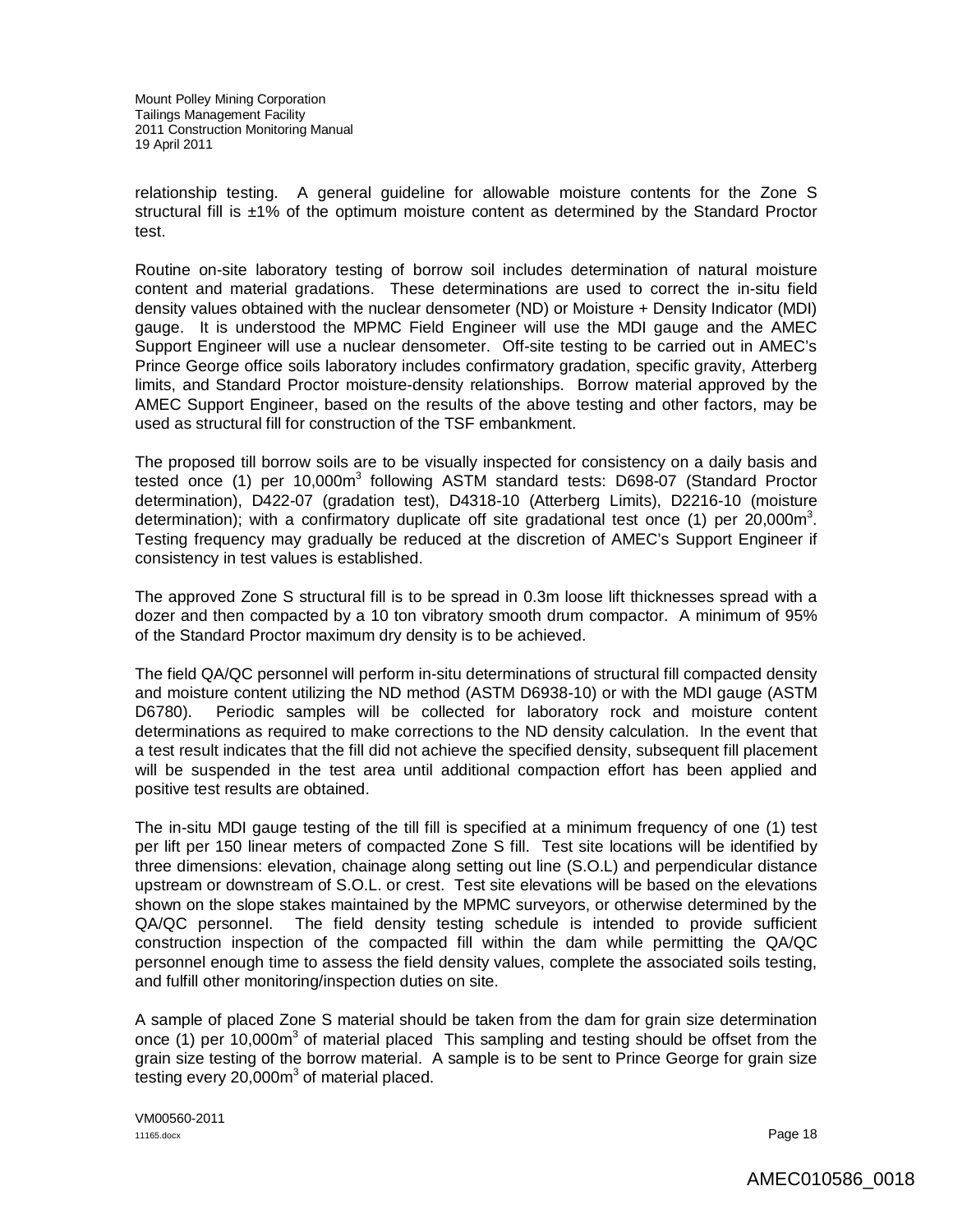#### **3.5.2 Zone F (Filter) – Manufactured Sand and Gravel**

The sand and gravel filter material is to be well graded, organic-free mineral soil, falling within the gradation envelope shown on drawing 560.2011.03. Preliminary grain size testing of stockpiled material is to be carried out on site in order to establish the suitability of the material prior to its use as fill in the dam. Manufactured sand and gravel is assumed to be crushed on site utilizing NAG.

Routine testing of produced material is to be carried out to ensure the material is within specification. The test program should determine if the manufacturing process is consistent, and if the produced material is within the gradational specification. During production of the manufactured sand and gravel, on site testing of this material will consist of a gradational test once (1) per 5,000m<sup>3</sup>; with a confirmatory duplicate off site gradational test once (1) per  $10,000m^3$ .

Zone F material is to be placed in maximum lift thicknesses of 0.6m. Care will be taken during handling and placement of the material to minimize segregation. A sample of placed Zone F material should be taken from the dam for grain size determination once (1) per 5,000  $m^3$  of material placed. This sampling and testing should be offset from the grain size testing of the stockpile material. A sample is to be sent to Prince George for grain size testing every 10,000 $m<sup>3</sup>$  of material placed. Zone F is to be compacted utilizing previously established compaction pattern of a minimum of four passes with a 10 ton vibratory smooth drum. Visual inspection after compaction will be carried out and approved by the MPMC Field Inspector.

#### **3.5.3 Zone T (Transition) – Fine NAG Rock Transition**

Fine NAG rock transition material shall be confirmed to be NAG by MPMC, and shall fall within the gradation limits indicated on drawing 560.2011.03. On site testing of this material includes visual determination of upper and lower bound grain sizes, suitability of rock hardness, and a gradational test once (1) per 5,000m<sup>3</sup>. Off site testing of this material, will consist of a gradational test once (1) per 10,000 $m<sup>3</sup>$ . Special care shall be taken during sampling to ensure that representative samples are obtained. Photographs of this material when exposed in the excavated filter trenches are to be taken frequently, as the best means of assessing the ability of Zone T to serve as a filter for Zone F is through visual means.

The fine NAG rock transition zone serves as filter protection for the adjacent Zone F filter sand and gravel which in turn serves as filter protection for the Zone S core. The importance of conformance with gradation specifications for both of these filter zones cannot be over emphasized.

Prior to placement of Zone T material adjacent to the Zone C Rock Shell, the Zone C/Zone T interface is to be inspected for openwork areas created by concentrations of larger size rocks. Removal of openwork areas will be carried out prior to placement of Zone T.

Zone T material is to be placed in maximum lift thicknesses of 0.6 m. Care will be taken during handling and placement of the material to minimize segregation. Zone T lifts will be compacted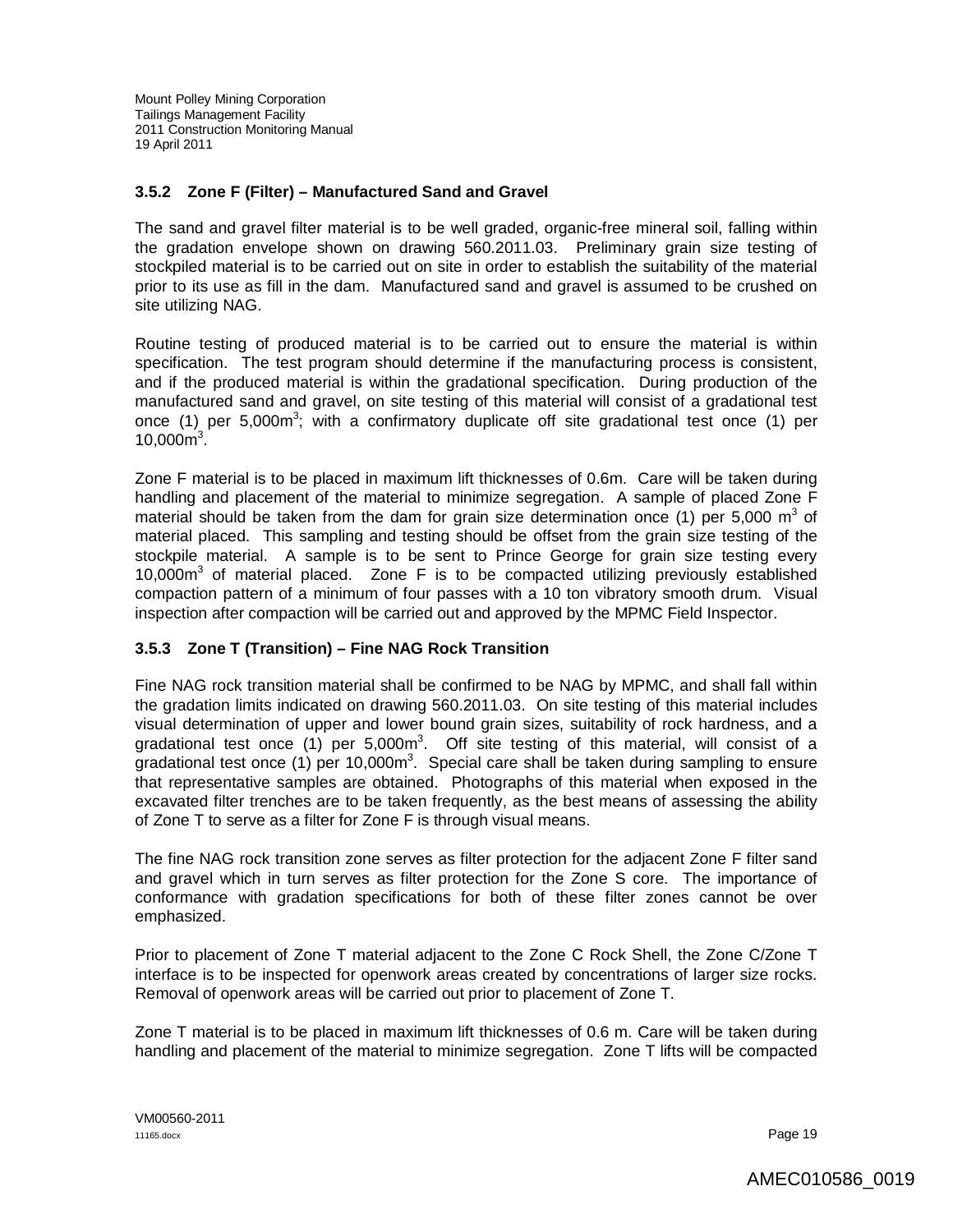by uniform routing of haul trucks and spreading equipment. Visual inspection after compaction will be carried out and approved by the MPMC Field Inspector.

# **3.5.4 Zone C (General Rockfill) – Coarse NAG Rock Shell**

Coarse NAG rockfill shall be confirmed to be NAG by MPMC prior to being used as fill on the dam. QA/QC personnel are to visually confirm that particles no larger than 1 m are used as structural fill. Larger sizes are to be dozed away from the contact with Zone T.

The rockfill shell (Zone C) will be constructed using approved coarse NAG rockfill, placed in lift thicknesses of 2 m or less. The Zone C lifts will be compacted by uniform routing of haul trucks and spreading equipment. Some degree of compaction of Zone C is required nearer Zone T as excessive settlement of the rockfill could disrupt the continuity of the overlying transition and fine filter materials (Zones T and F respectively). If Zone C material contains appreciable quantities of fines, and the compacted lift surfaces assume a 'pavement' type appearance that might impede vertical drainage, then these lift surfaces may require scarification prior to placement of a subsequent lift.

# **3.5.5 Zone U (Upstream Fill) –Select Fill**

The selected upstream fill (Zone U) will be constructed using cells of total tailings. The cells are constructed by confining the discharged tailings with berms. The confining berms are to have a culvert to allow for the water and fine materials to escape into the TSF. The coarse tailings sand that settles out into the cells are to be constantly reworked with the help of a dozer to ensure proper distribution within the cells, provide compaction and to expedite the excess water drainage. This construction method has been used and proved effective in previous TSF embankment raises. In areas of the dam (along the Main Embankment) where there is not sufficient tailings line pressure to deposit with the cell method, NAG mine waste rock will be substituted for Zone U Material.

# **3.6 Criteria for Suspension of Work**

The till borrow material is highly sensitive to moisture in terms of its compaction characteristics and workability. Consequently, during periods of wet weather, construction of the core zone will be suspended. Adequate slopes will be maintained on till fill surfaces, and they will be sealed with a smooth drum vibratory roller, to promote surface water runoff and prevent excessive softening of compacted fill. Moisture-softened lifts must be removed or scarified, dried to acceptable moisture content and re-compacted.

Embankment construction work will stop for the season when freezing weather prevents acceptable fill placement and compaction.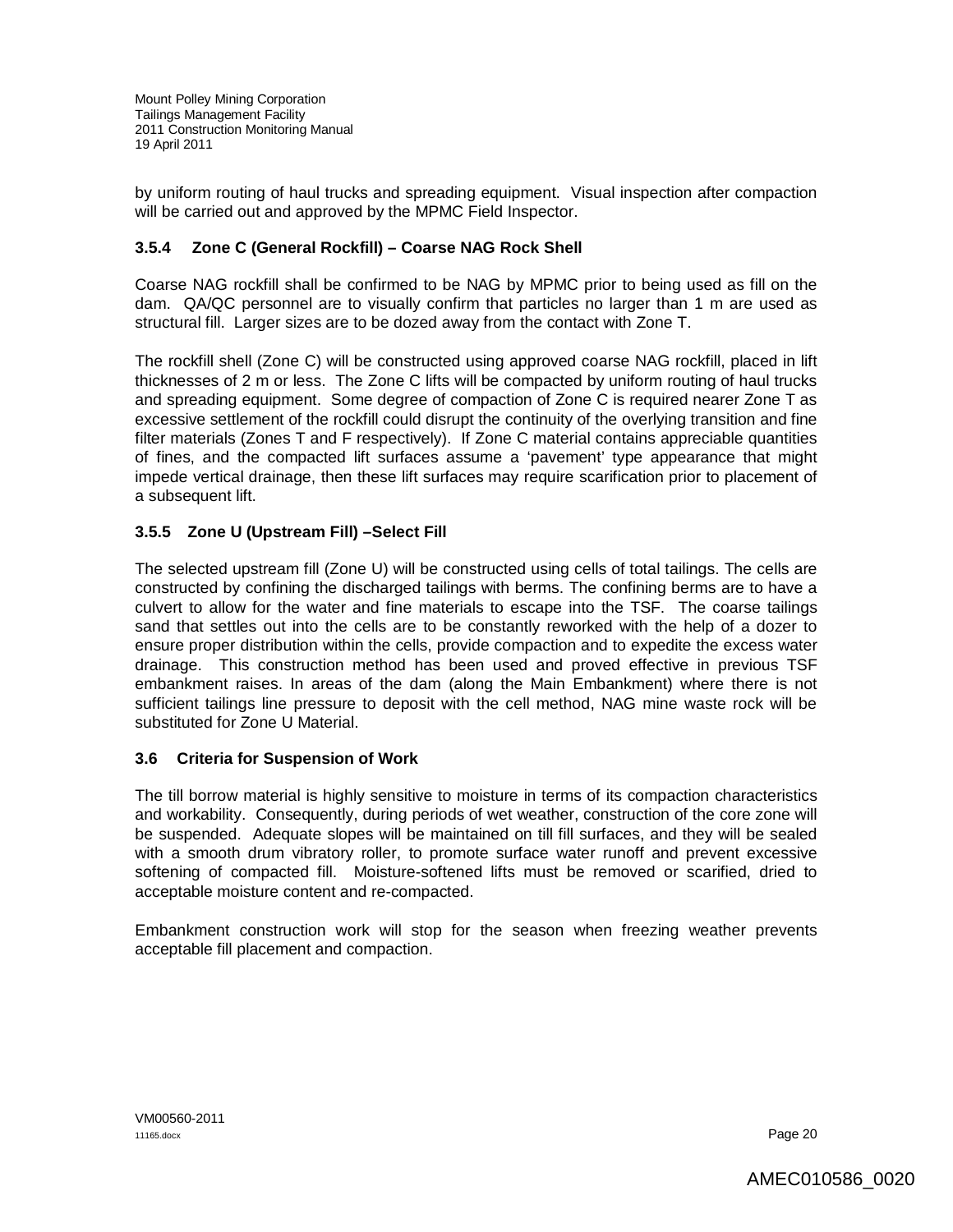# **4.0 TEST PROCEDURES**

# **4.1 Scheduled Tests**

The following tests, as described by the American Society for Testing and Materials (ASTM), will be used for quality control of materials and earthworks during the 2011 construction.

| <b>ASTM STANDARD PRACTICE</b>                                                                                                     | <b>DESIGNATION</b> |
|-----------------------------------------------------------------------------------------------------------------------------------|--------------------|
| Particle Size Analysis of Soils (Gradation test)                                                                                  | D422-07            |
| Water (Moisture) Content of Soil and Rock                                                                                         | D2216-10           |
| Liquid Limit, Plastic Limit, and Plasticity Index of Soils                                                                        | D4318-10           |
| Laboratory Compaction Characteristics of Soil Using<br>Standard Effort (12,400 ft-lbf/ft <sup>3</sup> (600 kN-m/m <sup>3</sup> )) | D698-07            |
| Standard Test Method for In-Place Density and Water<br>Content of Soil and Soil-Aggregate by Nuclear Methods<br>(Shallow Depth)   | D6938-10           |
| Correction of Unit Weight and Water Content for Soils<br><b>Containing Oversize Particles</b>                                     | D4718-07           |
| Standard Test Method for Water Content and Density of<br>Soil in Place by Time Domain Reflectometry                               | D6780-05           |

Laboratory and field procedures for each test are provided in the corresponding ASTM Standard Practice document. Copies of those standards for the tests to be performed on site are provided in Appendix C of this manual. Moistures and density tests will be conducted by the Field Inspectors and Engineers on site. Replicate samples of those tests carried out on site will be forwarded to the AMEC Prince George laboratory for confirmation testing, typically at a rate of one confirmation test per fifteen field tests. Limits and proctor tests will be carried out in the AMEC Prince George soils laboratory.

The tests outlined above will be carried out initially at the minimum frequencies indicated on drawing 560.2011.03. As trends and consistency in the test results develop, AMEC's Support Engineer may reduce testing frequencies where deemed appropriate.

# **4.2 Additional/Supplemental Tests**

Determinations of specific gravity (ASTM D854-10) for the approved glacial till and borrow soils may be required if significant material changes are observed. These tests will be conducted at the AMEC Prince George laboratory, following the Standard Practice noted below. Typically, two or three specific gravity determinations would be required for each soil type.

# **4.3 Sample Collection Procedures**

Samples to be transported to the AMEC Prince George laboratory for field laboratory verification testing will be sealed to minimize soil moisture losses, and shipped in an expedient manner.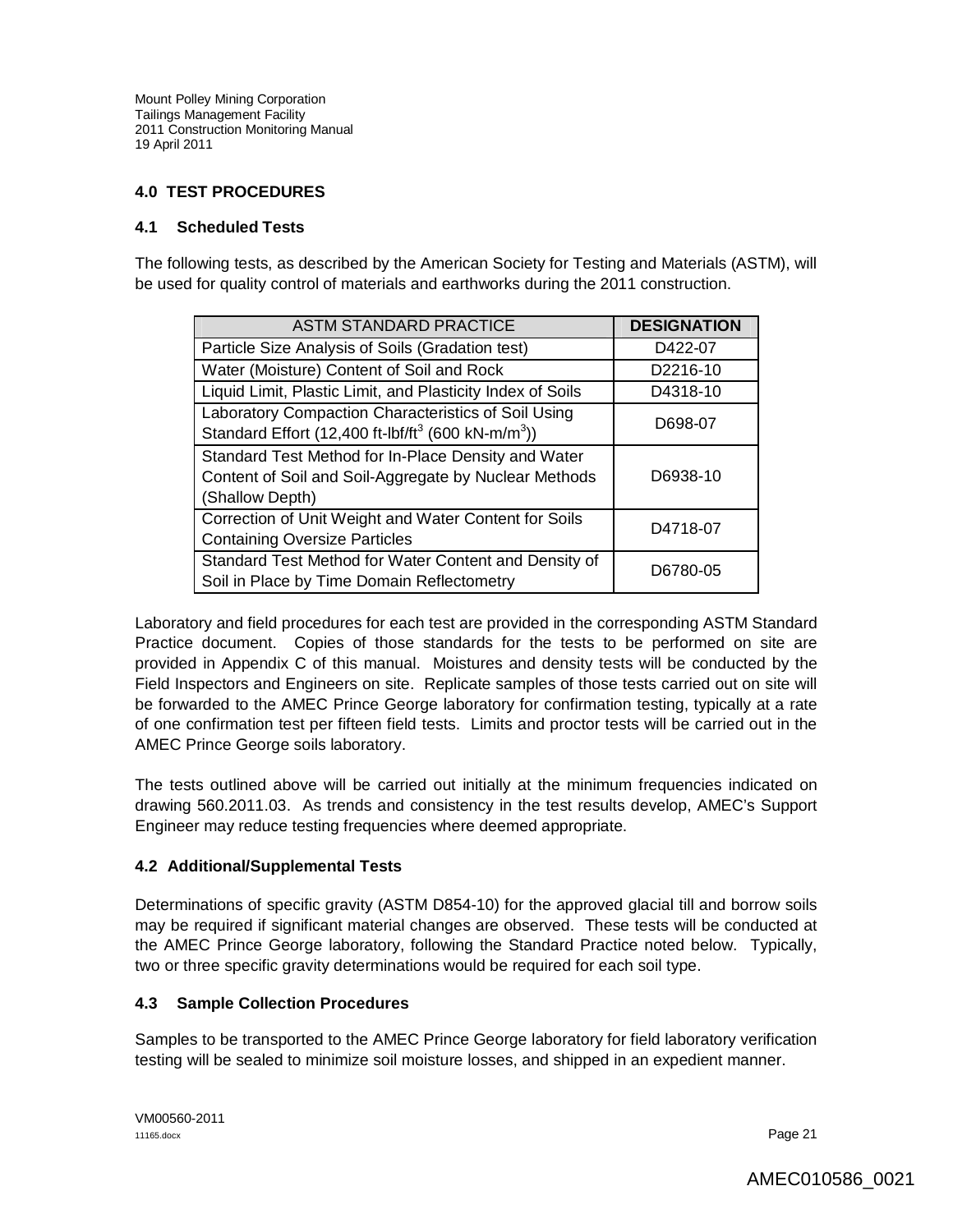The shipping address of the Prince George lab is:

#### Attn: Shana Grover or Dmitri Ostritchenko AMEC Earth and Environmental 3456 Opie Crescent Prince George, BC V2N 2P9

The Field Inspector shall include transmittals with the samples outlining the tests to be carried out for each respective sample. These transmittals will be faxed to AMEC Prince George Laboratory (250-562-7045) and emailed to AMEC's Support Engineer in advance of the shipment. The Prince George laboratory will ensure that the label information attached to each sample is incorporated onto the corresponding test sheets, and that copies of the test sheets and results are forwarded to the Field Inspectors and the AMEC Support Engineer as the tests are completed.

| Samples collected by the Field Inspectors for the scheduled tests during the 2011 construction |  |
|------------------------------------------------------------------------------------------------|--|
| will be identified by a detailed labeling scheme, the following is an example:                 |  |
|                                                                                                |  |

| <b>SAMPLE LABEL</b> |                                      |  |  |
|---------------------|--------------------------------------|--|--|
| Project name:       | Mt. Polley Mines Project             |  |  |
| Construction:       | Stage 7 Raise - 2011                 |  |  |
| Material:           | Glacial Till (Zone S)                |  |  |
| Source:             | <b>Main Embankment</b>               |  |  |
| Location:           | Elev. 960, 1 m d/s of CL, sta 21+00  |  |  |
| Date:               | 06/20/11                             |  |  |
| Sample Number:      | 06/20/11-(initials)1                 |  |  |
| Sample Destination: | <b>AMEC Prince George laboratory</b> |  |  |
| Test Type(s):       | <b>Standard Proctor, Gradation</b>   |  |  |

Sample locations, material descriptions, and other relevant notes will be recorded by the Field Inspectors. The sample label information, accompanying field notes, and test results will be included in the construction reports as part of the permanent record of the 2011 construction program.

Samples will be collected and preserved in a manner consistent with their scheduled tests, such as the placing and sealing of samples for natural moisture content determinations in plastic bags.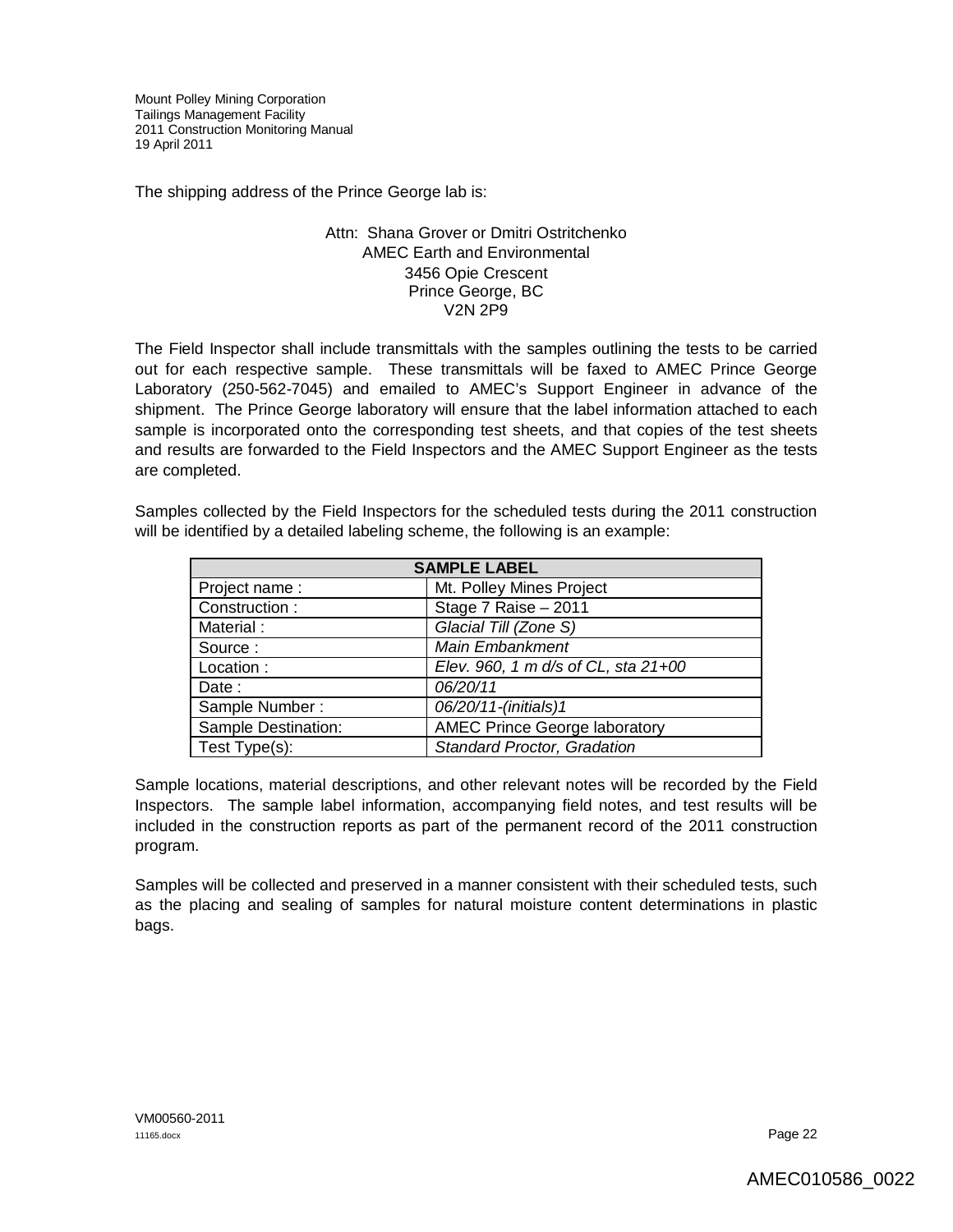# **5.0 REPORTING**

# **5.1 Construction Documentation**

The Field Inspector will document the monitoring and testing program for Stage 7 Embankment raise construction by means of daily construction reports, field and laboratory test sheets, weekly progress reports, survey reports as provided, and notes from relevant on-site meetings, discussions, and decisions. Other documents, such as borrow area excavation diagrams or dam construction progress maps, may be included with the construction records. A photographic record will also be maintained on site. Select photographs will be captioned, dated, and included in the final as-built report.

# **5.2 Daily Construction Reports and Test Records**

Borrow pit development, dam construction, site conditions, weather, and other related field activities will be documented each day on daily construction reports. Field copies of drawings 560.2011.2 (letter size) will be annotated with sample and/or test locations, notes, etc. on an asrequired basis. Each annotated drawing will be attached to its corresponding daily construction report. Records of all samples collected and test results will be maintained by the Field Inspectors on standard laboratory test forms. Copies of each day's dam performance monitoring data are to be kept with the daily reports as they are generated. A sample copy of a daily report is provided in Appendix B.

The Field Inspector has the responsibility for the preparation of the reports. The daily reports will be submitted by noon of the following day to MPMC's Project Manager in hard copy and electronically, with a copy also emailed to AMEC's Support Engineer.

# **5.3 Monthly Progress Reports**

Monthly progress reports will be prepared by the AMEC Support Engineer for those periods when active construction is ongoing; documenting the construction activities, equipment in use, construction supervision and quality control testing activities, borrow area development, and conformance of quality control test results with the design specifications. The monthly progress report shall include copies of all instrumentation and survey monument data, plan and sections showing the areas of construction and progress to date and a brief discussion on these enclosures and milestones of the past months activities. These reports will be issued to MPMC's Project Manager, AMEC's Project Manager and Senior Geotechnical Engineer, and the appropriate Ministry representative(s).

# **5.4 As-Built Report/Annual Review**

AMEC will prepare a report summarizing the construction methodology followed and documenting the as-built dam conditions for the 2011 construction season. This as-built report for 2011 will be combined with the 2011 annual review report. The report will be confirmation that the dam was raised in conformance with design intent, and will serve as a guide for construction of TSF embankment in subsequent years.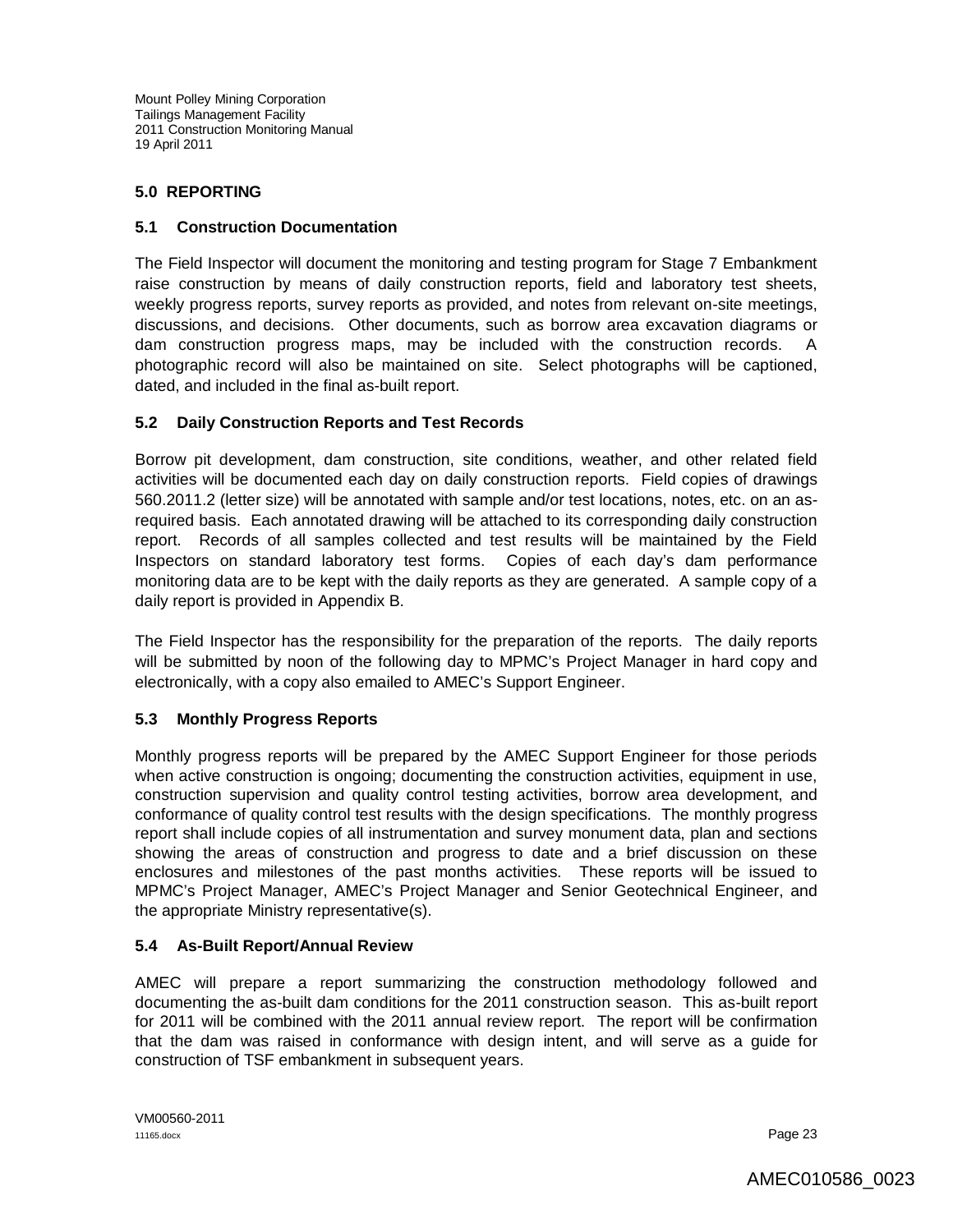The as-built report will also outline any modifications made in the field to the initial methods of foundation preparation; borrow soils excavation, hauling, placement, and compaction; or other relevant work. Documentation of any such refinements made during construction will be of benefit for subsequent dam raising. The as-built report will also include recommendations pertinent to the construction and QA/QC monitoring of future dam construction.

MPMC will mark-up the construction drawings based on as-built surveys of the raised dam. These marked-up drawings will be used by AMEC to produce CADD as-built drawings for the report.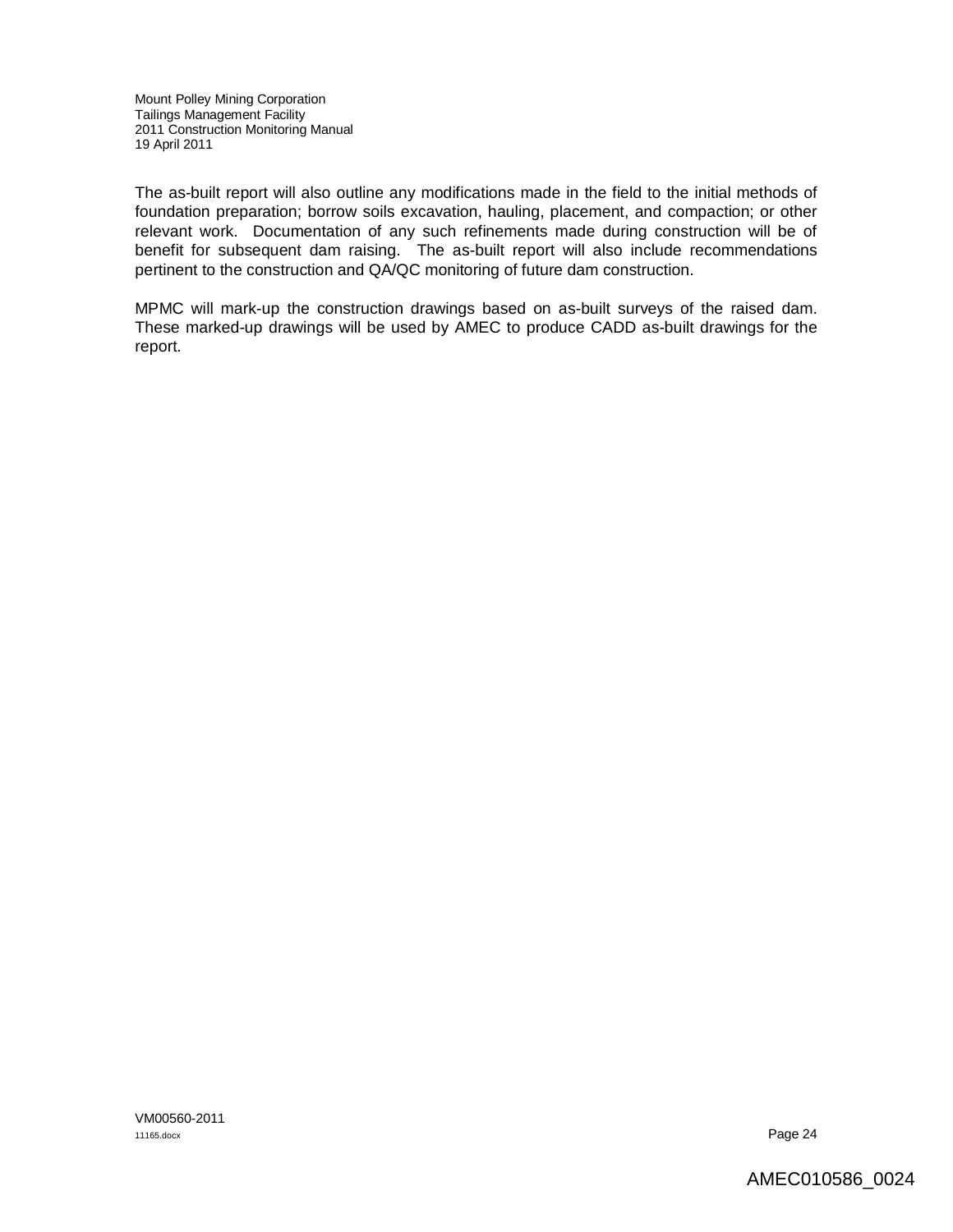#### **6.0 INSTRUMENTATION & MONITORING**

#### **6.1 General**

As part of the 2011 construction program AMEC will conduct a full review of the instrumentation currently functional for the TSF embankment. Recommendations for replacement or additional instruments will be presented in a separate report.

#### **6.2 Inclinometers**

Five inclinometers have been installed in the main embankment to measure the potential displacement in the glaciolacustrine unit that underlies the embankment. One of the inclinometers has sustained damage (SI01-01), while another (SI01-02) is showing slight deviations (less than 3mm). The need for additional inclinometers will be assessed during the 2011 construction period.

#### **6.3 Vibrating Wire Piezometer**

The vibrating wire piezometers are required for monitoring changes in pore pressure during construction and dam foundation pore pressure changes over time. As the dam height increases, undrained response of the compacted till fill to load addition results in nearimmediate increases in pore pressure. The data obtained provides the pore pressure parameters that are used for limit equilibrium stability analyses. This information will continue to be required for monitoring the short and long term performance of the structure and for design optimization of future raises.

During active construction the piezometers are to be read weekly and the data reduced and plotted such that a minimum amount of time lapses between the recording of the data and the inclusion of the charts in the monthly report. Based on dam performance the reading frequency may be increased or decreased to provide requisite information for design stewardship at the discretion of the AMEC Senior Geotechnical Engineer. The piezometer readings shall be plotted in terms of equivalent hydraulic head in elevation units. All plots shall be prepared at the same scale to facilitate comparison. The Field Inspector shall indicate on these plots when construction activities have taken place within 100m of S.O.L chainage from the piezometers. This is required so that changes in piezometric pressures and measured displacements can be correlated with construction activities.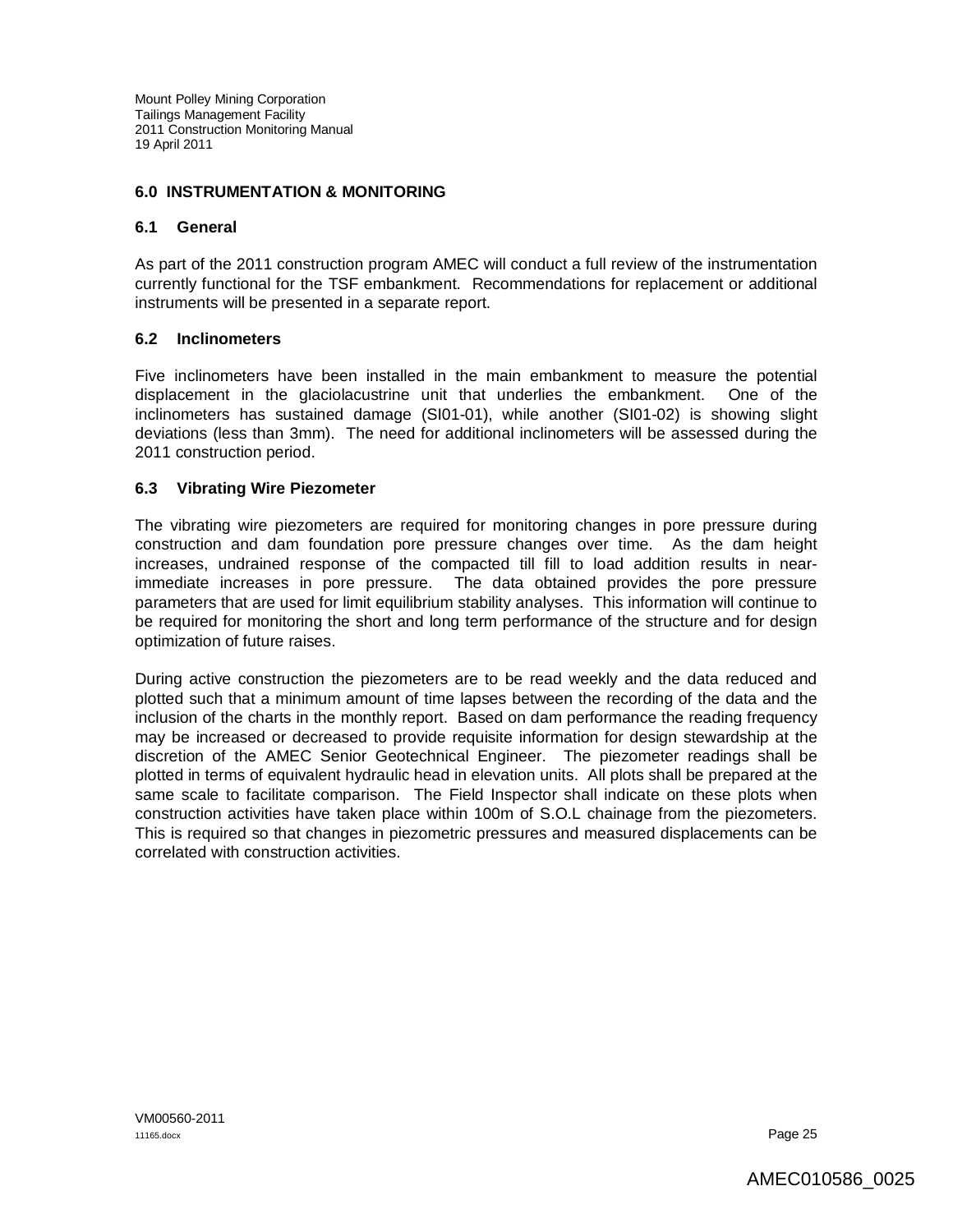# **7.0 CLOSURE NOTE**

This report has been prepared for the exclusive use of Mount Polley Mining Corporation for specific application to the area within this report. Any use which a third party makes of this report, or any reliance on or decisions made based on it, are the responsibility of such third parties. AMEC accepts no responsibility for damages, if any, suffered by any third party as a result of decisions made or actions based on this report. It has been prepared in accordance with generally accepted engineering geology and geotechnical engineering practices. No other warranty, expressed or implied, is made.

If you have any questions about the content of this manual, please do not hesitate to call.

Respectfully submitted,

#### **AMEC Earth & Environmental Limited**

Per Dmitri Ostritchenko EIT Geotechnical Engineer

Reviewed by:

Per Per Daryl Dufault, P.Eng. Project Manager

Davies, Michael P., P.Eng. Vice-President, Mining

Per Todd E. Martin, P.Eng., P.Geo. Senior Geotechnical Engineer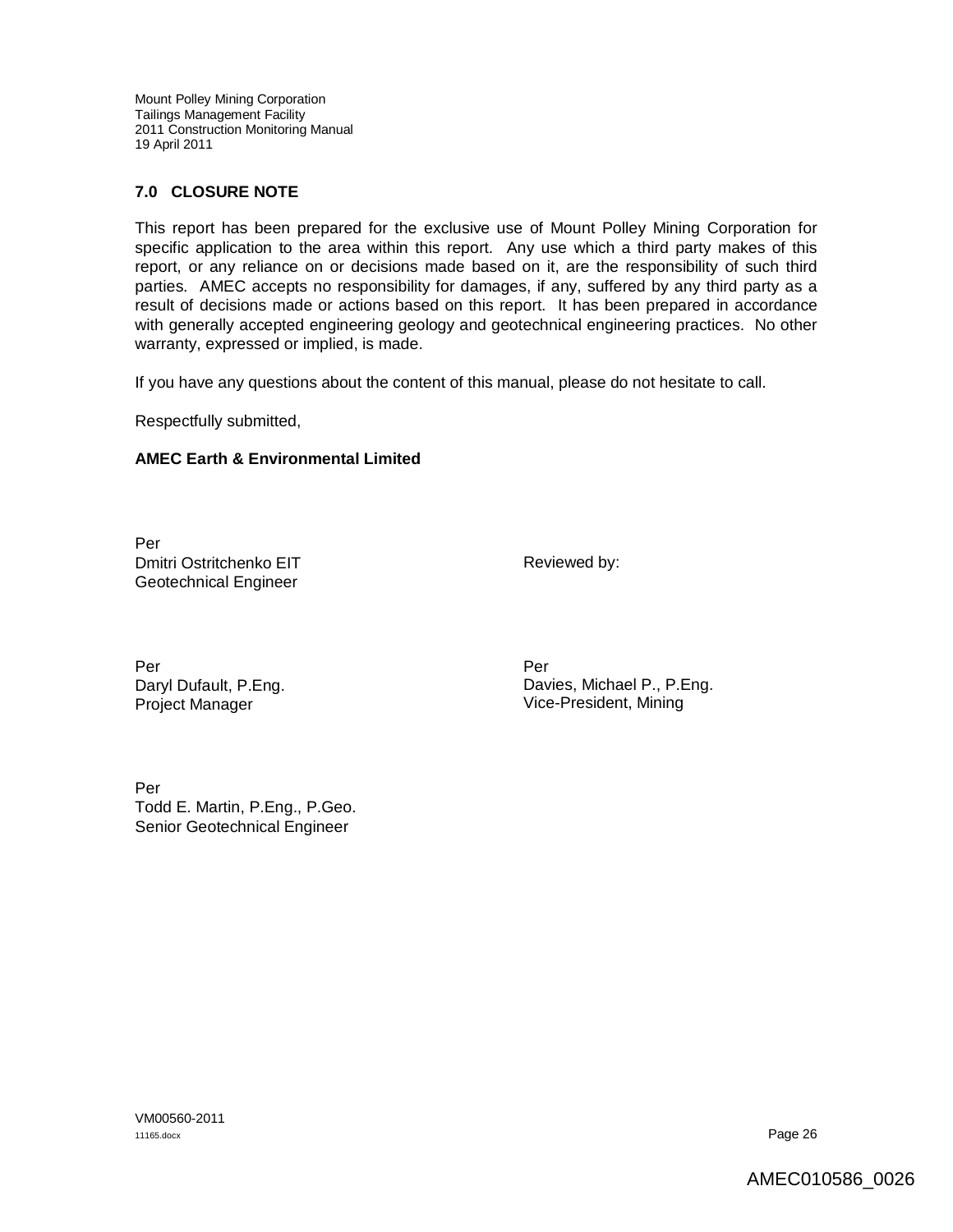#### **REFERENCES**

AMEC (2006). "Dam Safety Review Mt. Polley Mine - Tailings Storage Facility" December.

- KP (2005). "Mount Polley Mine Design of the Tailings Storage Facility to Ultimate Elevation", June 18.
- KP (2007). "Mount Polley Mine Stage 6 Design of the Tailings Storage Facility", June 18.
- KP (2011). "Mount Polley Mine Tailings Storage Facility Report on Stage 6B Construction", January 25.

KP (2011). "Mount Polley Mine – Tailings Storage Facility Report on 2010 Annual Inspection", January 25.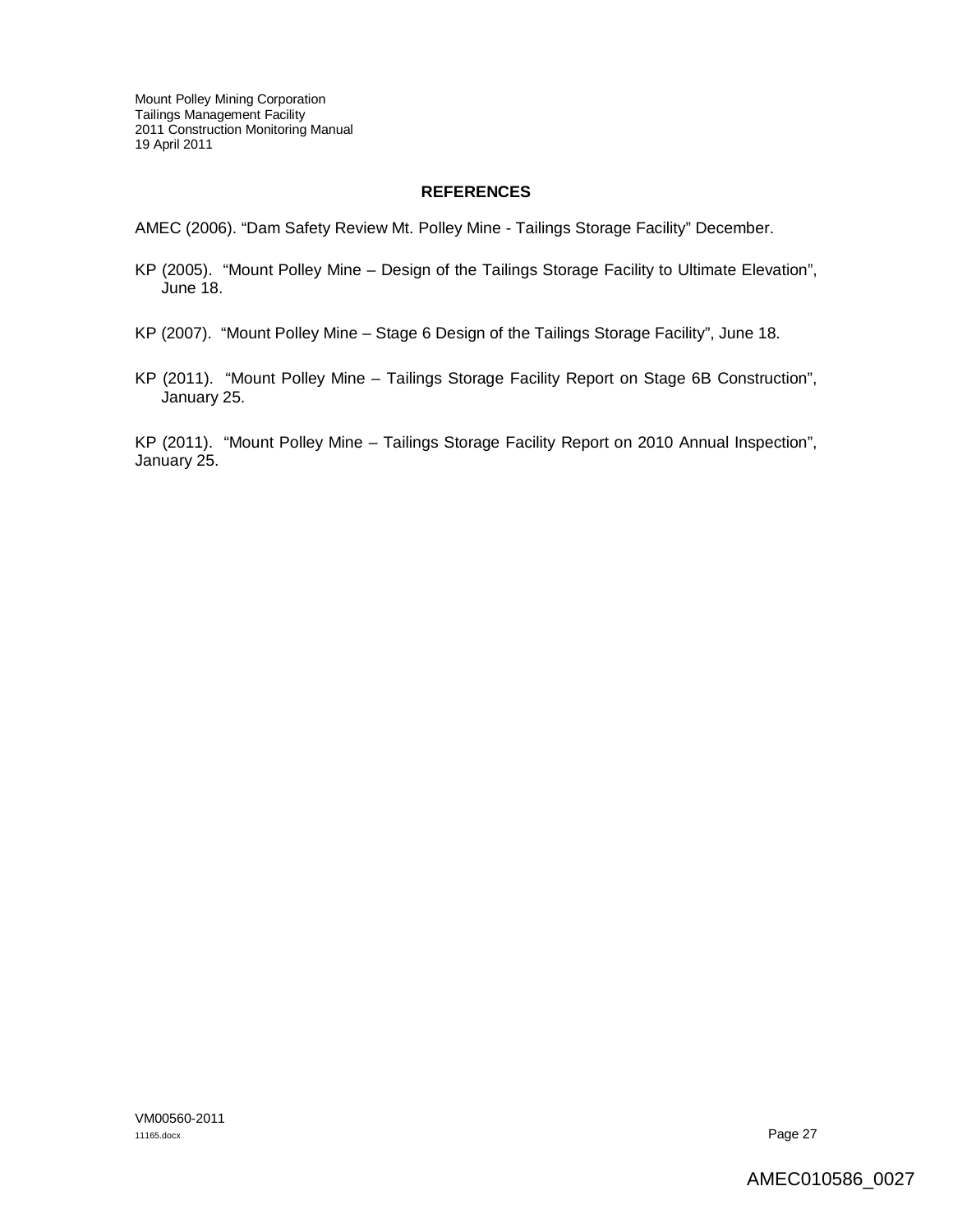AMEC Earth & Environmental Limited 2227 Douglas Road, Burnaby, BC [Canada V5C](http://www.amec.com) 5A9 Tel +1 (604) 294-3811 Fax +1 (604) 294-4664 www.amec.com

#### **MOUNT POLLEY MINES**

#### **TAILINGS STORGA FACILITY – STAGE 7 2011 CONSTRUCTION MONITORING MANUAL**

Submitted to:

**MOUNT POLLEY MINING CORPORATION** Vancouver, BC

Submitted by:

**AMEC Earth & Environmental Limited** Prince George & Burnaby, BC

15 April 2011

VM00560-2011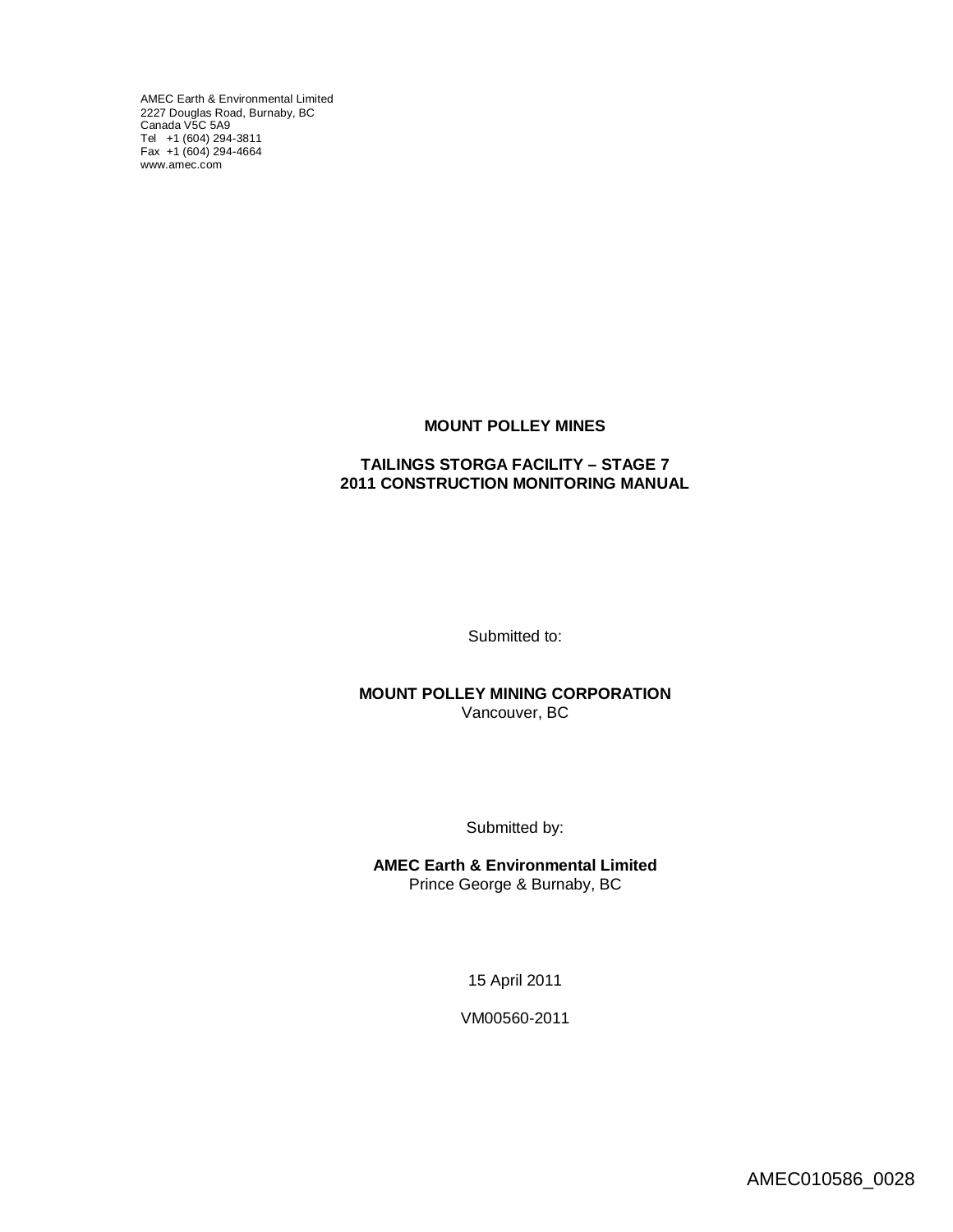**APPENDIX A - Stability Analysis**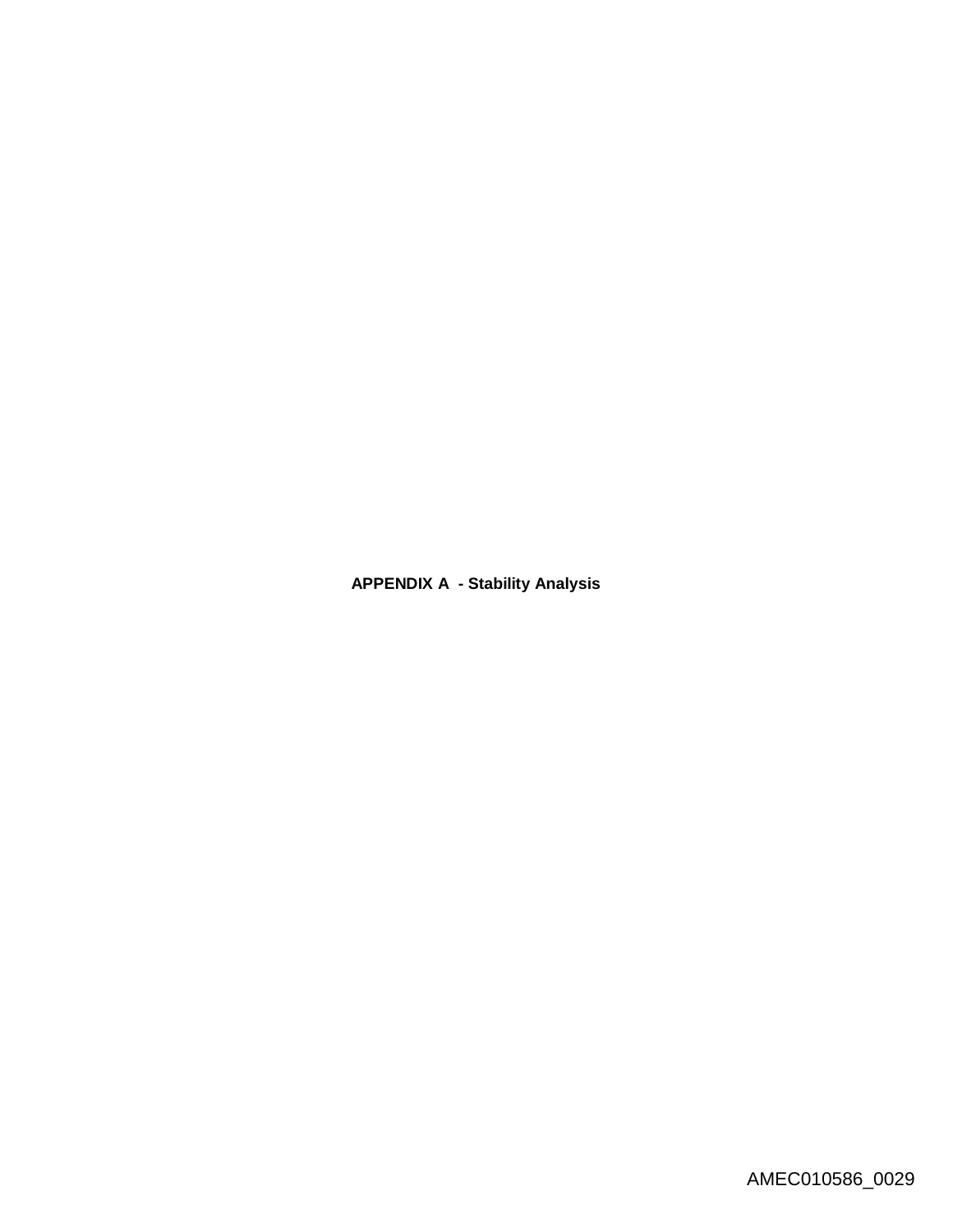**APPENDIX B - Sample Daily Construction Report**